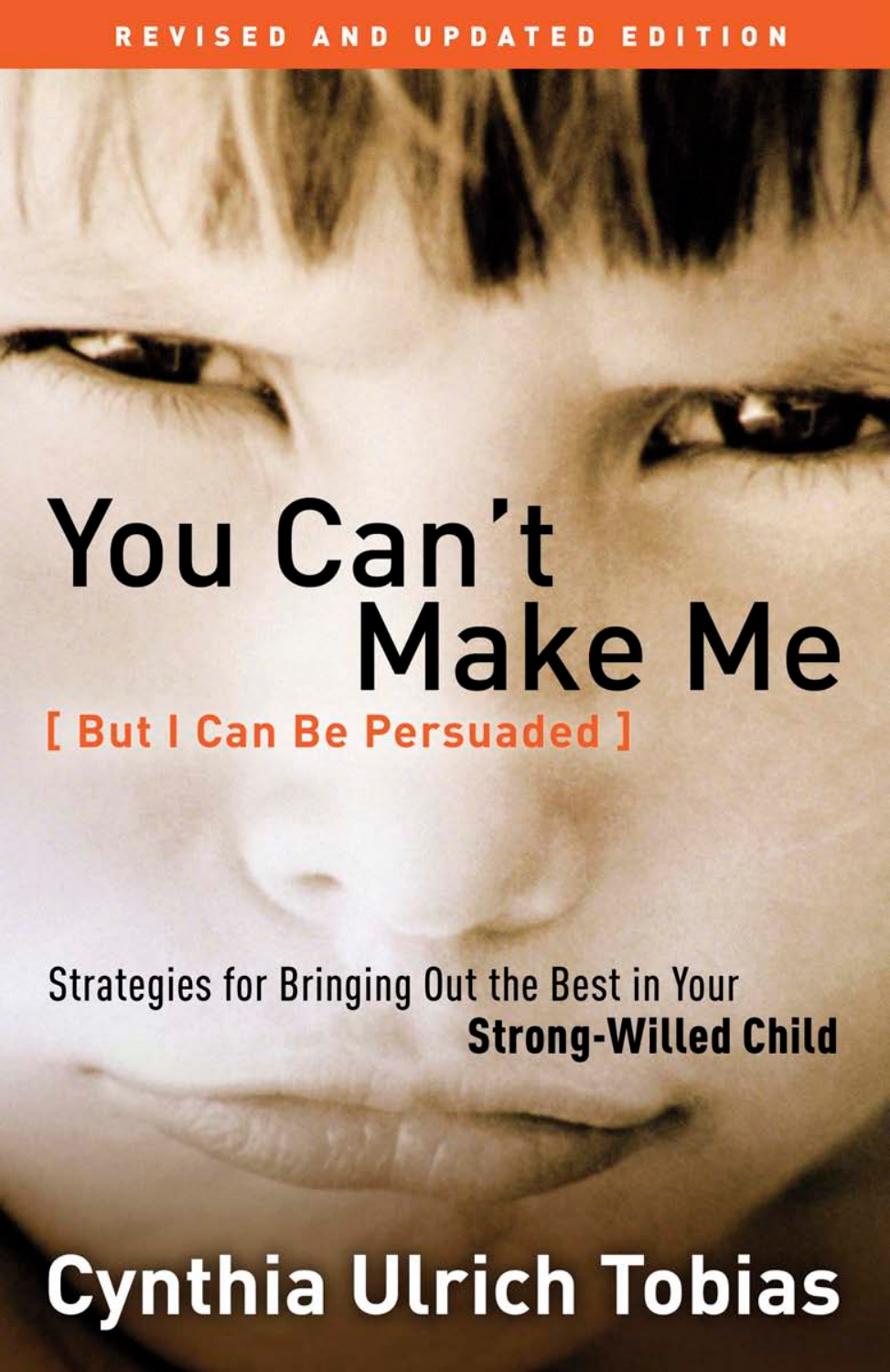## You Can't Make Me **[ But I Can Be Persuaded ]**

Strategies for Bringing Out the Best in Your Strong-Willed Child

# **Cynthia Ulrich Tobias**

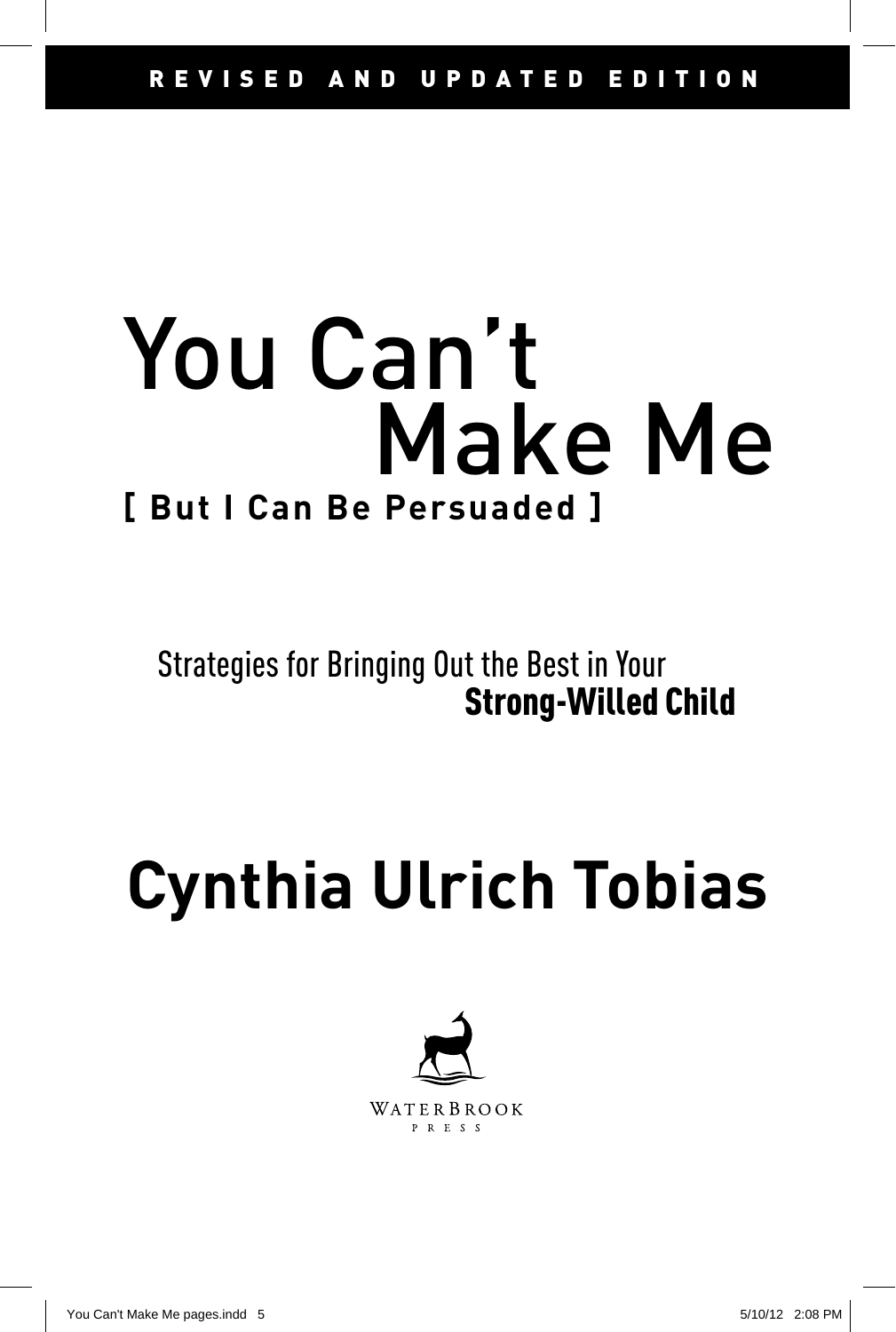Excerpted from You Can't Make Me (But I Can Be Persuaded) by Cynthia Ulrich Tobias Copyright © 2012 by Cynthia Ulrich Tobias. Excerpted by permission of WaterBrook Press, a division of Random House, Inc. All rights reserved. No part of this excerpt may be reproduced or reprinted without permission in writing from the publisher.

You Can't Make Me (But I Can Be Persuaded), Revised and Updated Edition Published by WaterBrook Press 12265 Oracle Boulevard, Suite 200 Colorado Springs, Colorado 80921

Scripture quotations are taken from The Message by Eugene H. Peterson. Copyright © 1993, 1994, 1995, 1996, 2000, 2001, 2002. Used by permission of NavPress Publishing Group. All rights reserved. Scripture quotations marked (niv) are taken from the Holy Bible, New International Version®, NIV®. Copyright © 1973, 1978, 1984 by Biblica Inc.™ Used by permission of Zondervan. All rights reserved worldwide. www.zondervan.com.

Details in some anecdotes and stories have been changed to protect the identities of the persons involved.

ISBN 978-1-57856-565-8 ISBN 978-0-307-73113-5 (electronic)

Copyright © 1999, 2012 by Cynthia Ulrich Tobias

Cover design by Mark D. Ford; photo by Tomek Sikora, The Image Bank

All rights reserved. No part of this book may be reproduced or transmitted in any form or by any means, electronic or mechanical, including photocopying and recording, or by any information storage and retrieval system, without permission in writing from the publisher.

Published in the United States by WaterBrook Multnomah, an imprint of the Crown Publishing Group, a division of Random House Inc., New York.

WaterBrook and its deer colophon are registered trademarks of Random House Inc.

Library of Congress Cataloging-in-Publication Data [to come]

Printed in the United States of America 2012—Revised and Updated Edition

10 9 8 7 6 5 4 3 2 1

Special Sales

Most WaterBrook Multnomah books are available at special quantity discounts when purchased in bulk by corporations, organizations, and special-interest groups. Custom imprinting or excerpting can also be done to fit special needs. For information, please e-mail SpecialMarkets@WaterBrookMultnomah.com or call 1-800-603-7051.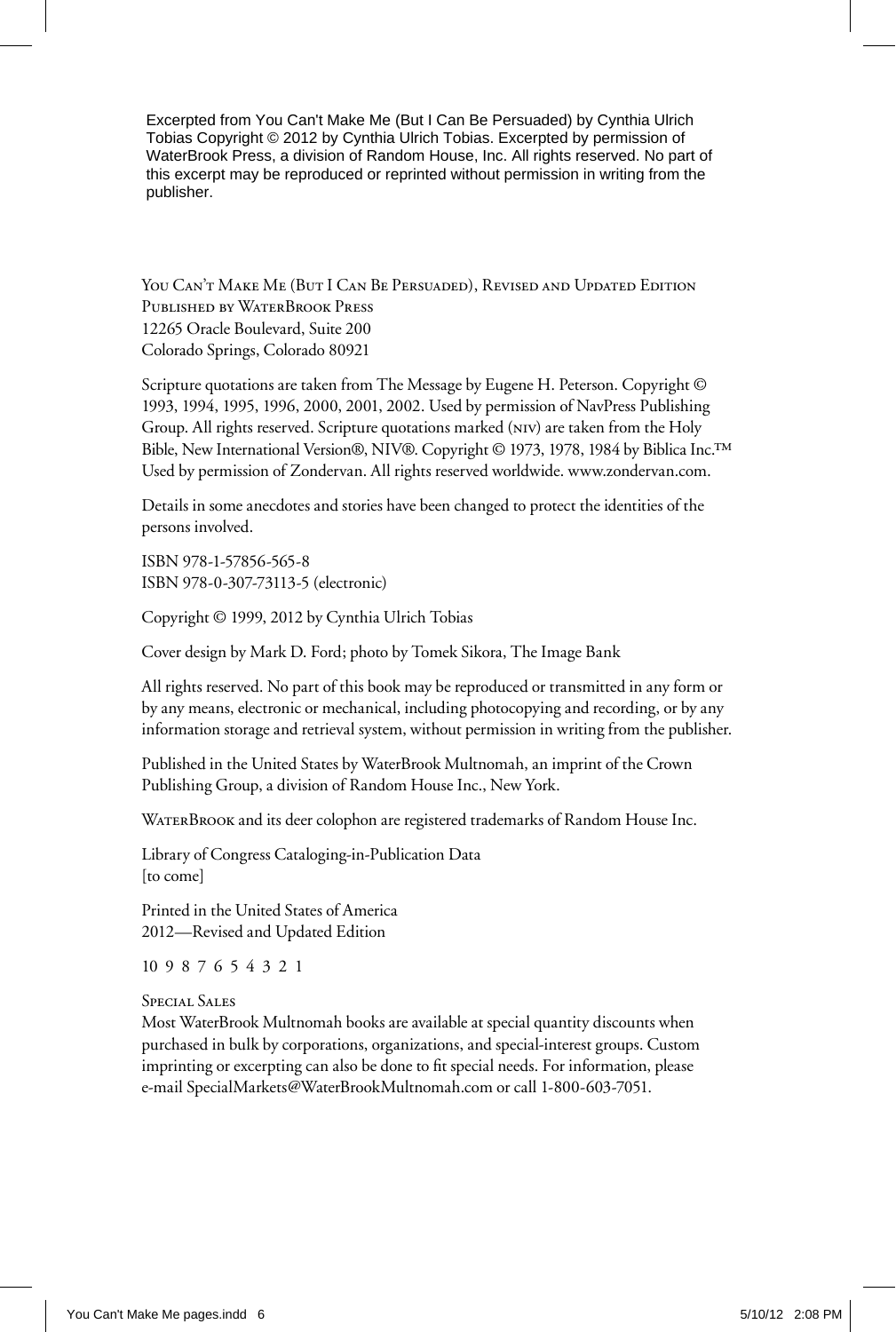*To my strong-willed dad, Robert Ulrich, who has consistently shown me how to use my strong-willed nature in a way that brings honor and glory to God.*

 $\rightarrow$  +  $\rightarrow$ 

*And to my strong but very patient, compliant mother, Minnie Ulrich, who has never quit praying for both of us!*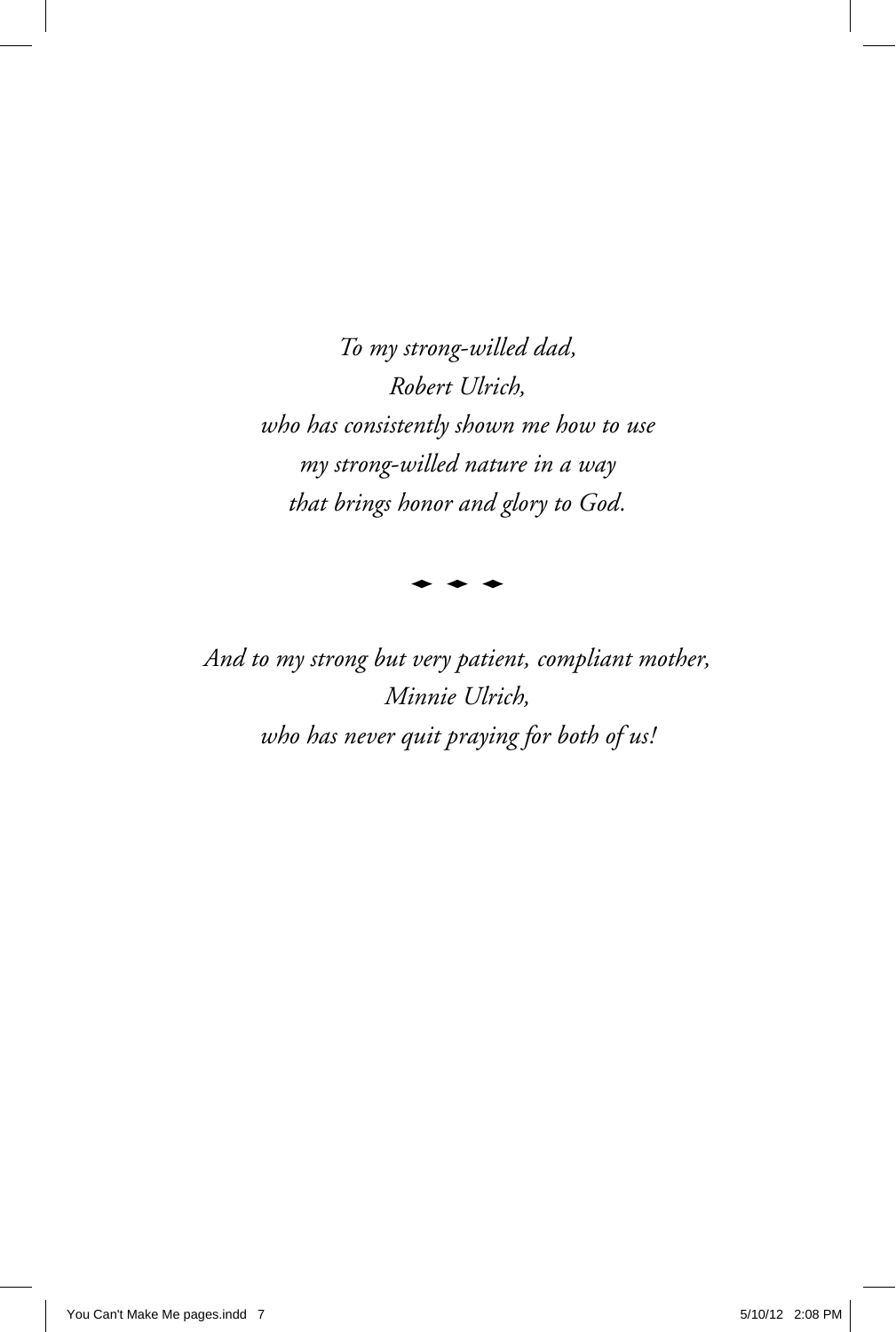### Contents

| Introduction to the Revised Edition: |  |
|--------------------------------------|--|
|                                      |  |

### **Part I: Defining the Strong-Willed Child**

| How Can You Be Sure It's Not Just Stubbornness? |  |
|-------------------------------------------------|--|

**2** How Is the Strong-Willed Child Wired? . . . . . . . . 23 *Do You Know What We're Thinking?*

### **Part II: How to Bring Out the Best in a Strong-Willed Child**

**3** How Can I Turn Conflict into Cooperation? . . . . . 41 *Five Proven Strategies to Help You Both Thrive*

| 4 What About the Line Between Right   |  |
|---------------------------------------|--|
|                                       |  |
| How to Keep the SWC Accountable While |  |
| <b>Still Valuing Uniqueness</b>       |  |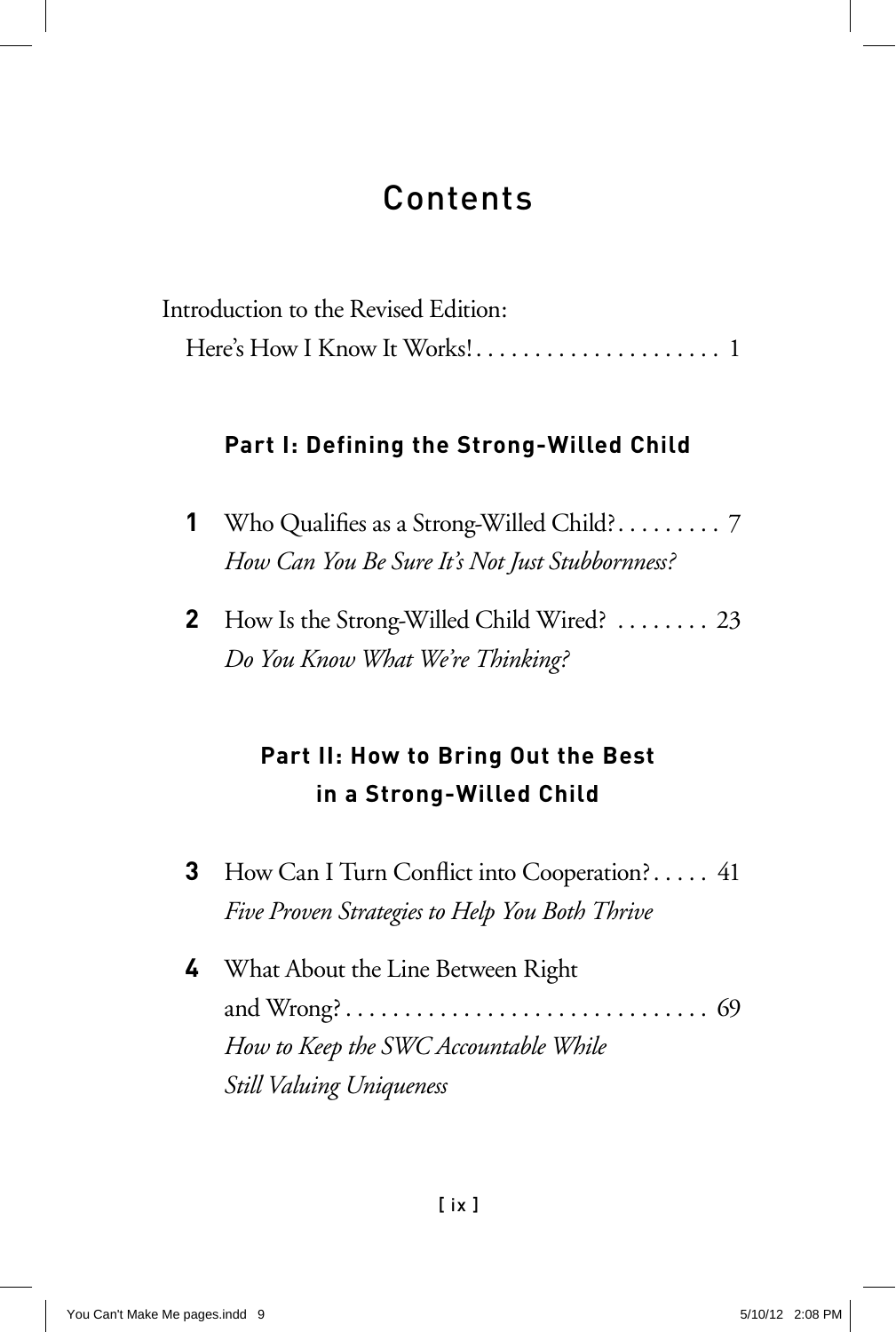#### Contents

- **5** So What's the Big Deal About School? . . . . . . . . . 83 *Great Information for Helping an SWC Succeed in School*
- **6** How Can I Help a Strong-Willed Child Find the Right Career? . . 103 *Guiding an SWC Toward Using Their Strengths in the Future*

### **Part III: How to Bring Out the Best in Tough Situations**

|      | How Can I Survive a Meltdown? 119            |
|------|----------------------------------------------|
|      | A Strong-Willed Child Emergency Kit          |
| 8    | How Do I Keep My Strong-Willed Child         |
|      |                                              |
|      | Strategies for Parents Who Disagree, Blended |
|      | Families, and Single Parents                 |
| 9.   | When Should I Do Something Drastic?141       |
|      | Recognizing Signs of Serious Trouble         |
| 10 - | Is It Too Late to Restore a Relationship     |
|      | with My Strong-Willed Child?  153            |
|      | Insights for Reaching an SWC Who Doesn't     |
|      | Want to Be Reached                           |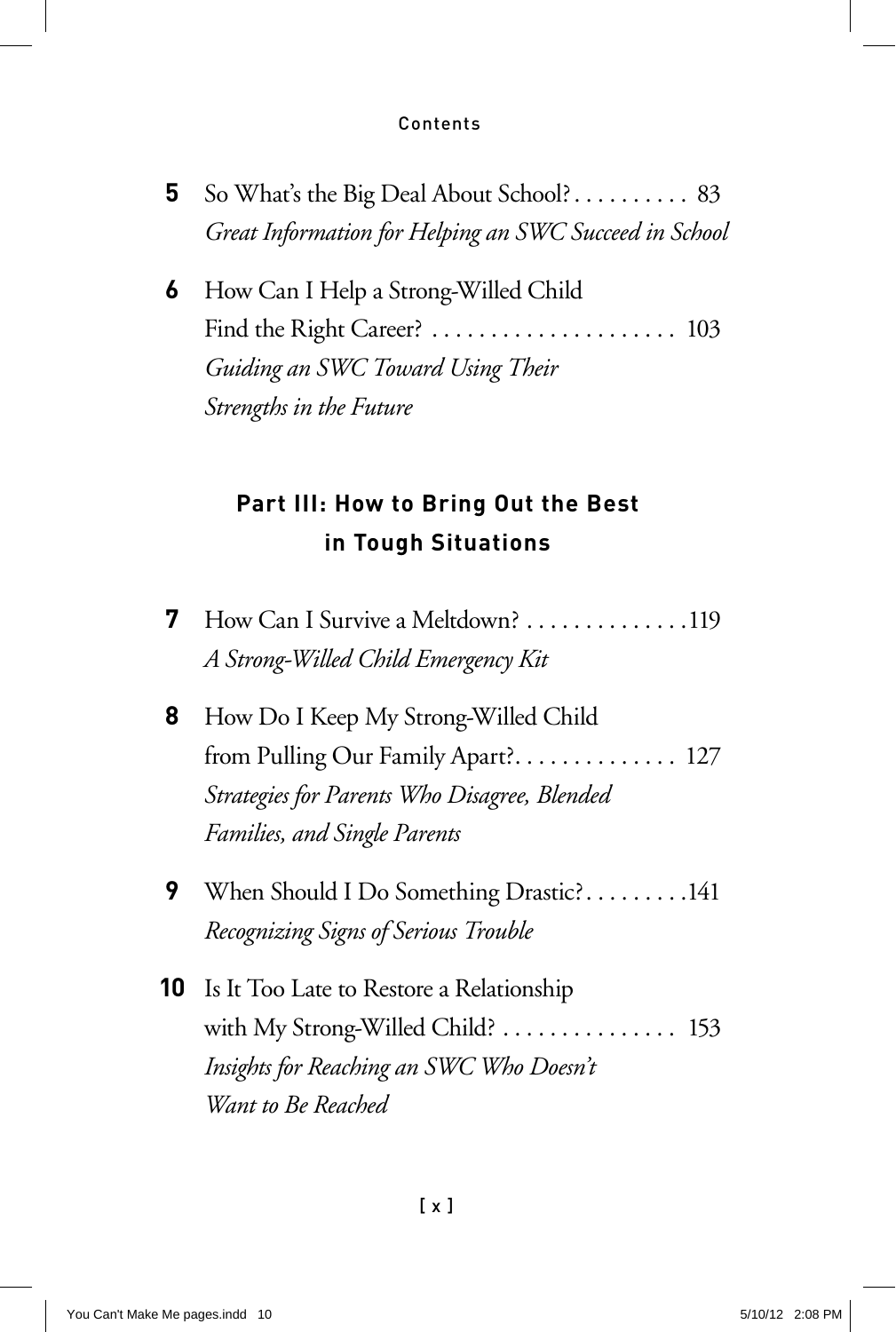#### Contents

| Epilogue: Start Right Where You Are 169          |  |
|--------------------------------------------------|--|
| Top Ten Tips for Bringing Out the Best in an SWC |  |
|                                                  |  |
|                                                  |  |
|                                                  |  |
| Recommended Resources  176                       |  |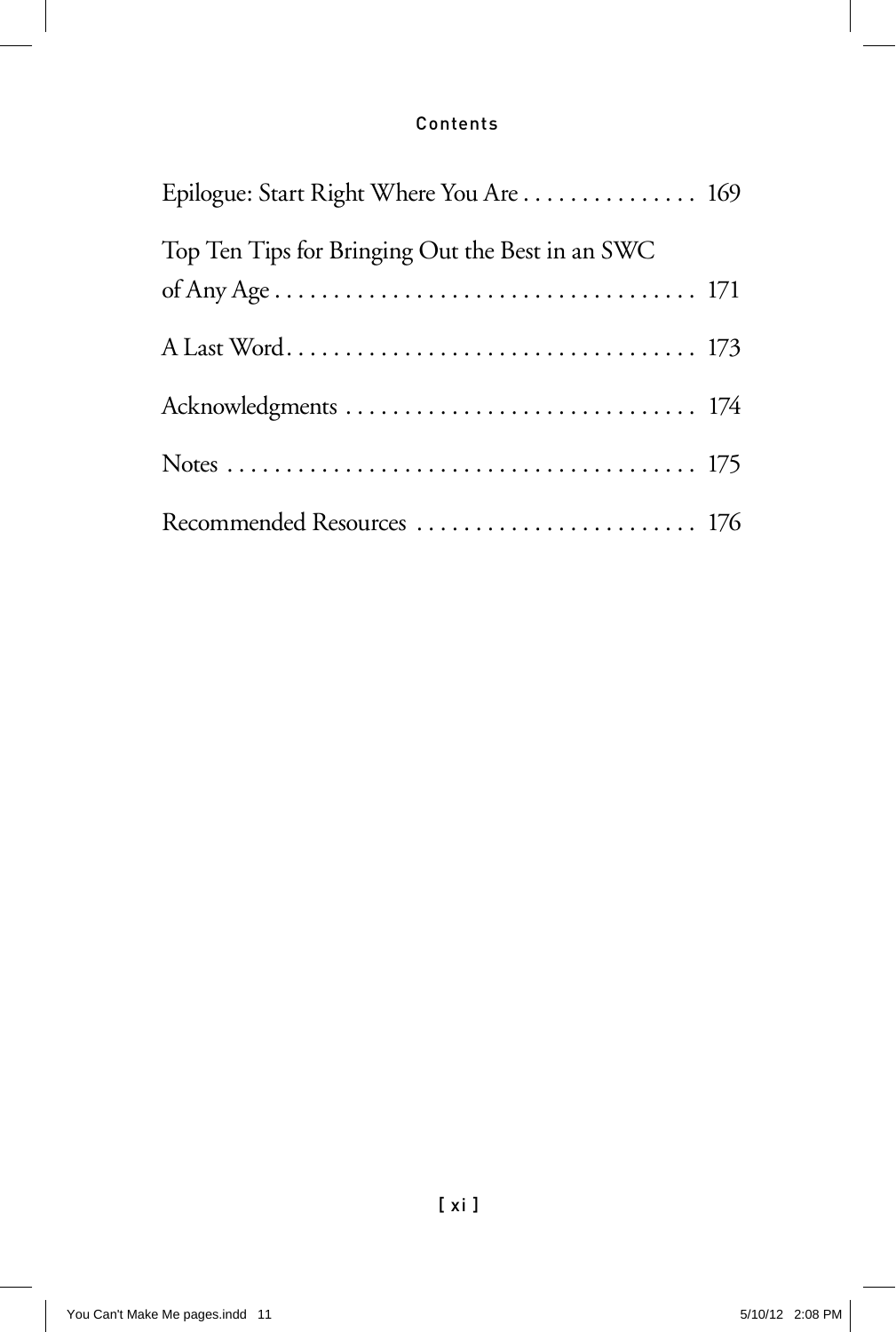### Introduction to the Revised Edition Here's How I Know It Works!

My very own strong-willed child, Mike, came bursting through the door with his usual force and energy. He was fresh from yet another week of being a counselor at a summer YMCA camp. I marveled at how quickly the years have passed and here he was—twenty years old and about to enter his junior year in college. Could it possibly be?

"Mom, I have to tell you something."

I've learned to appreciate every opportunity to talk about his life, so I stopped what I was doing and listened.

"The camp kids were driving me crazy. I was so frustrated, I was ready to scream." He paused and put his finger in the air to make a pronouncement. "So, I decided I'd better read one of your books."

I raised my eyebrows. "Which book did you read, Mike?"

He shrugged and grinned. *"You Can't Make Me."* Before I could react he rushed on. "And you know what? *It works!* "

I wasn't prepared for this. Was this my strong-willed child, who appears in every chapter of the book, telling me he was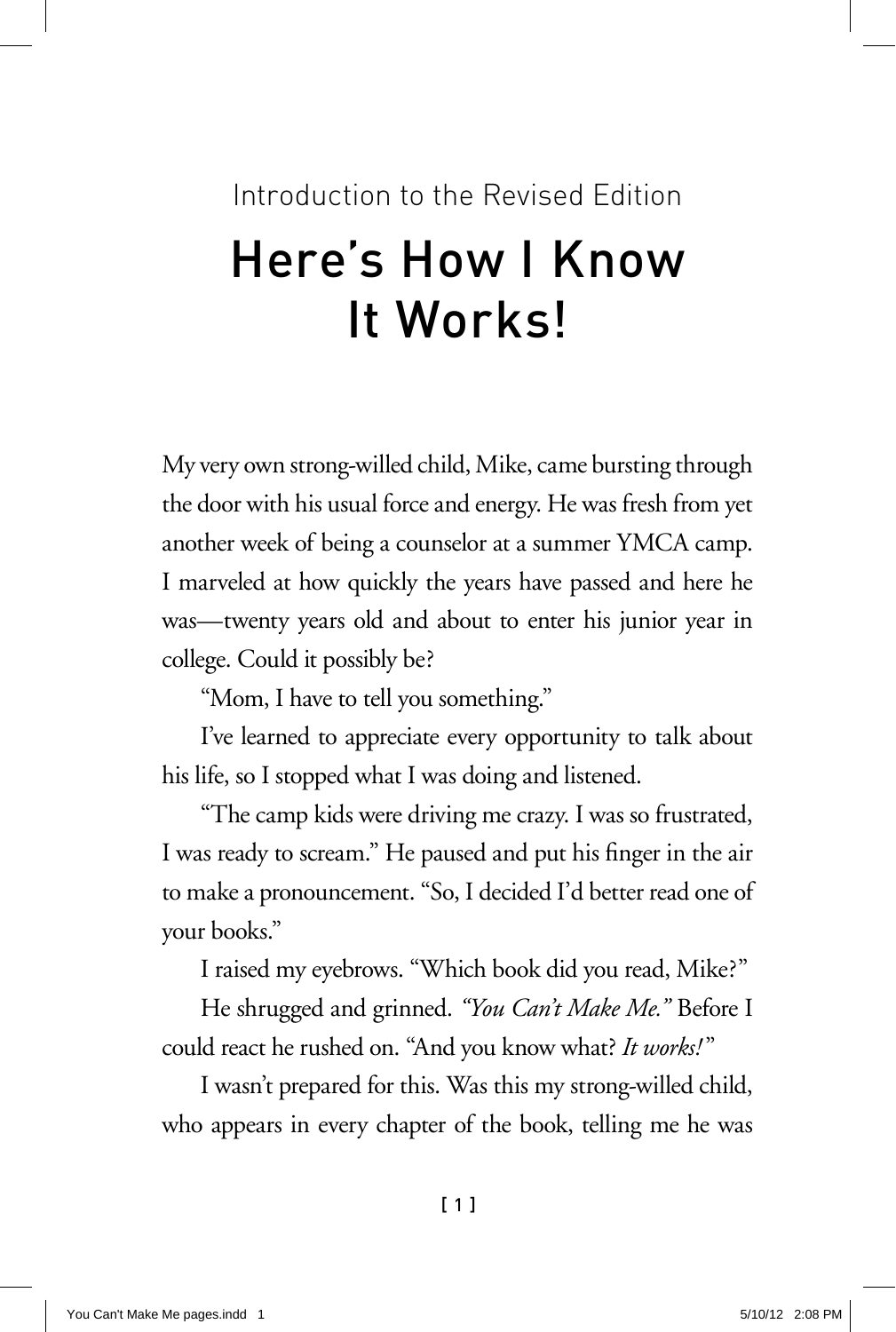now using it to understand the kids he was counseling at camp?

For the next twenty minutes Mike regaled me with examples he had read in the book, emphasizing the strategies he had used successfully with his campers. We reminisced over stories from the book that he remembered and laughed about the ones he had forgotten or was too young to recall.

Since the first edition of *You Can't Make Me! (But I Can Be Persuaded)* came out in 1999, literally thousands of parents and educators have taken the time to actually write or personally deliver overwhelmingly positive and grateful responses to the powerful and effective strategies in the book. I've been humbled and encouraged to see the hope in their eyes and hear the joy in their voices.

But I have to tell you, by far the most meaningful endorsement I could ask for is the one from Mike. After twenty years of living with and loving my strong-willed child, after the prayers and tears, trial and error, perseverance and frustration, failure and success, he is reading and endorsing the book that describes him as the quintessential strong-willed kid.

So as you read this revised and updated version of *You Can't Make Me!,* believe me when I say I'm still in the trenches with you. I've parented a great strong-willed child and his equally wonderful but more compliant twin brother. I will never be able to make the claim I did everything right. Far from it! I am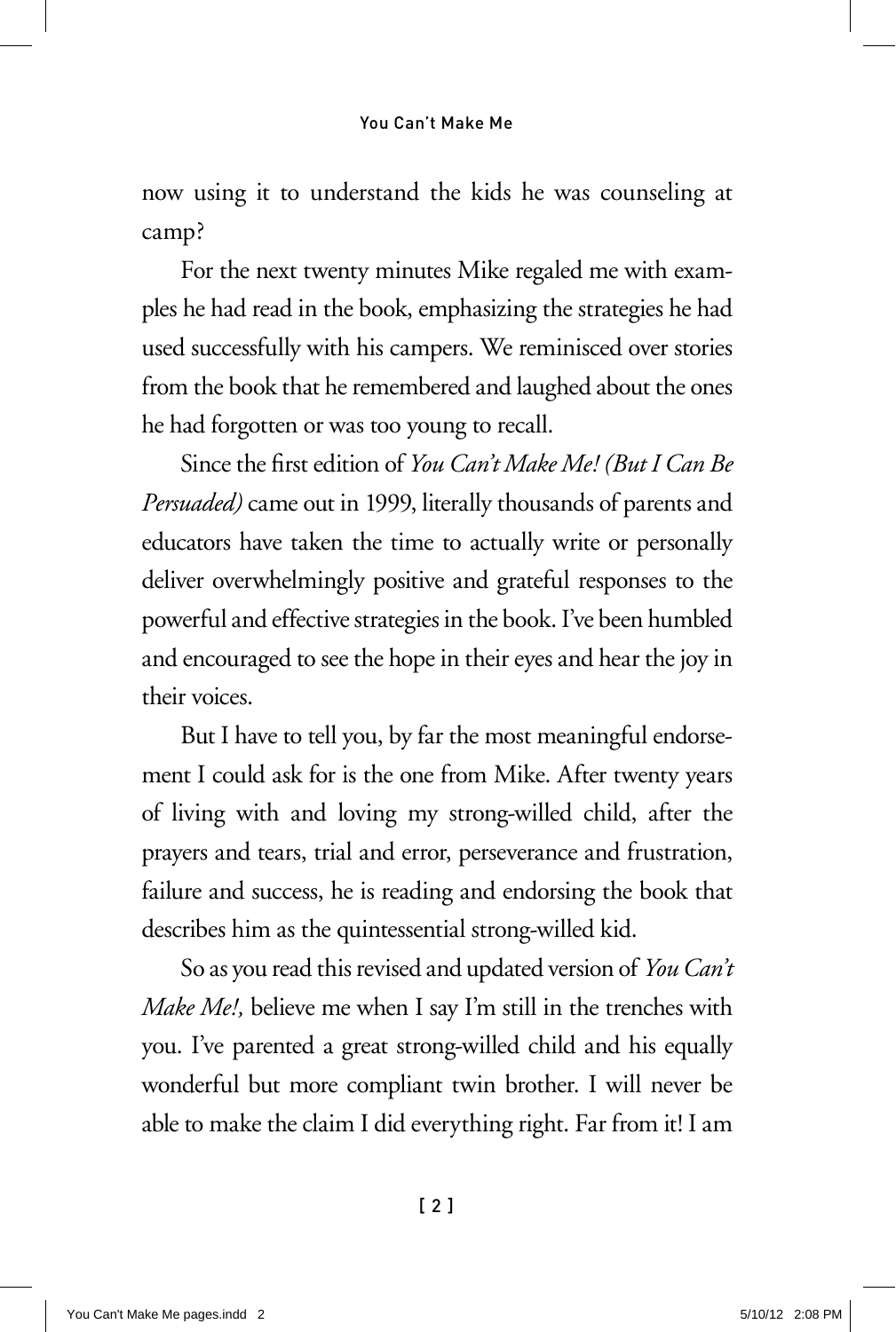eternally grateful that God has been gracious in supplementing my well-intentioned and often inadequate efforts with His grace, love, and wisdom.

My fervent prayer is that you will benefit from the wisdom and advice of the many strong-willed children and their parents you are about to meet in this book. Most of all, no matter how things turn out, I pray you will be glad you never gave up on the relationship with your strong-willed child. You'll never be able to truly measure the difference it will make.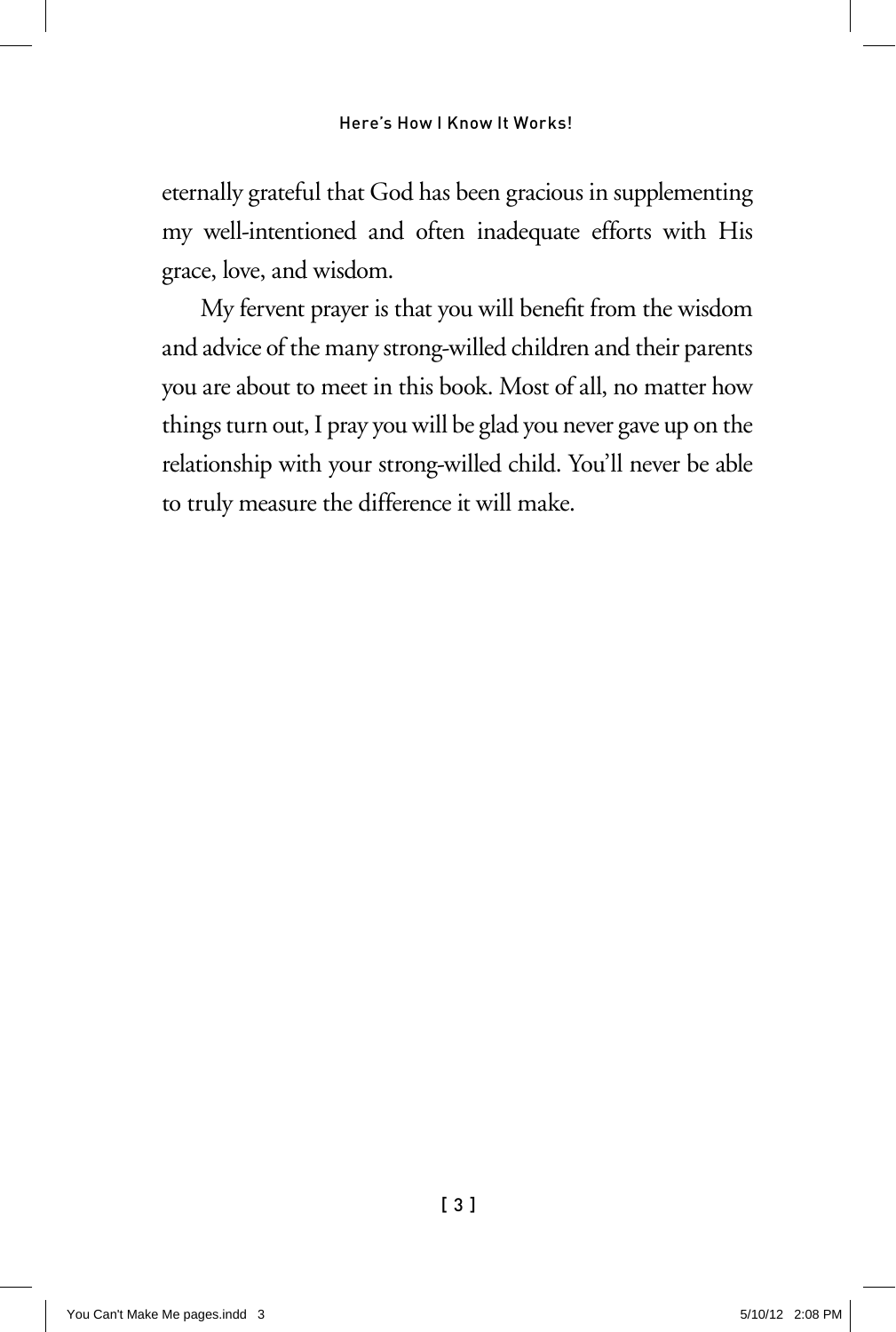Part I

n

# Strong-Willed Child Defining the Strong-Willed Child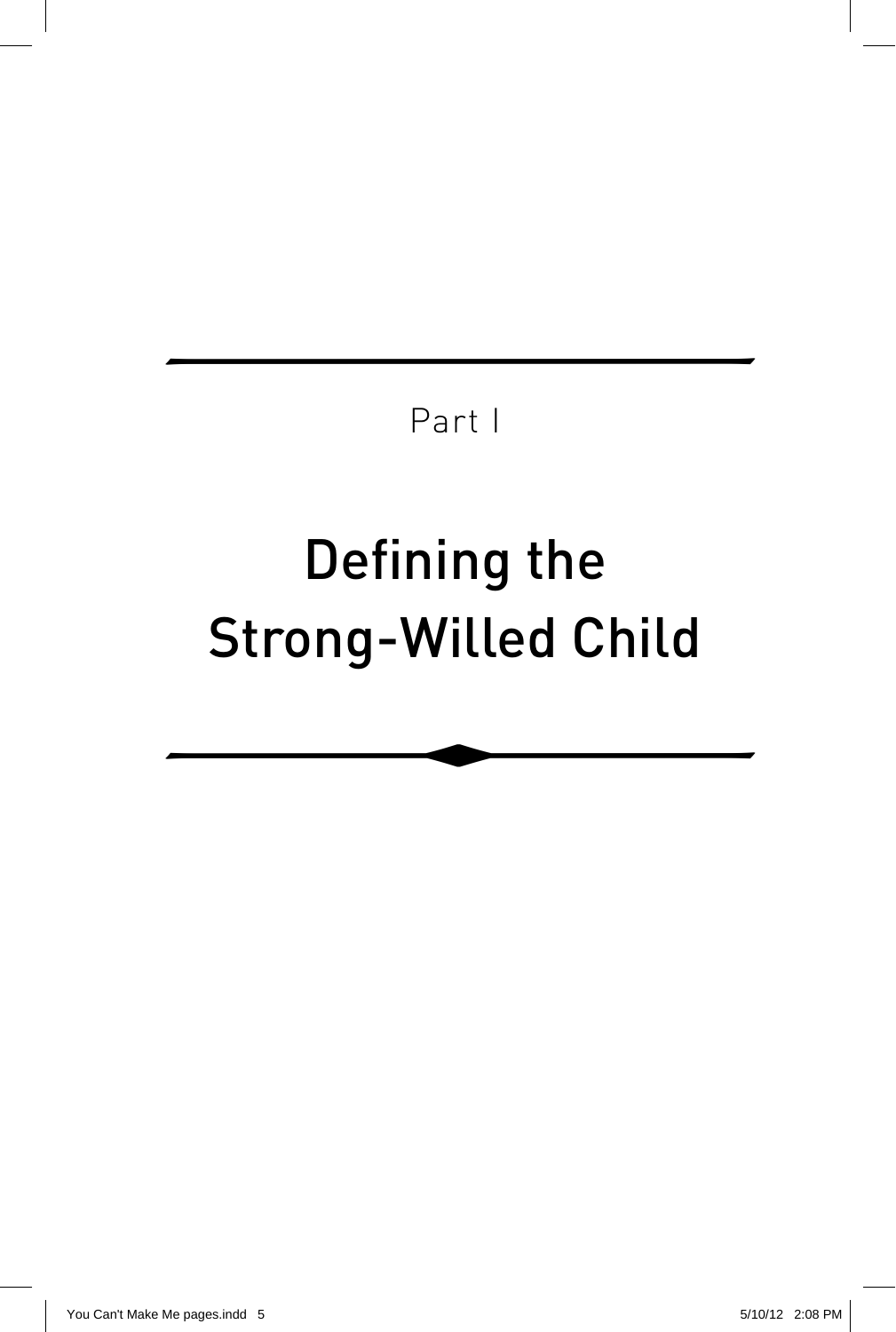Now here's a surprise:<br>The master praised the crooked manager!<br>And why? Because he knew how to look<br>after himself. Streetwise people are smarter<br>in this regard than law-abiding citizens.<br>They are on constant alert, looking Now here's a surprise: The master praised the crooked manager! And why? Because he knew how to look after himself. Streetwise people are smarter in this regard than law-abiding citizens. They are on constant alert, looking for angles, surviving by their wits. I want you to be smart in the same way—but for what is right—using every adversity to stimulate you to creative survival, to concentrate your attention on the bare essentials, so you'll live, really live, and not complacently just get by on good behavior.

—Luke 16:8–9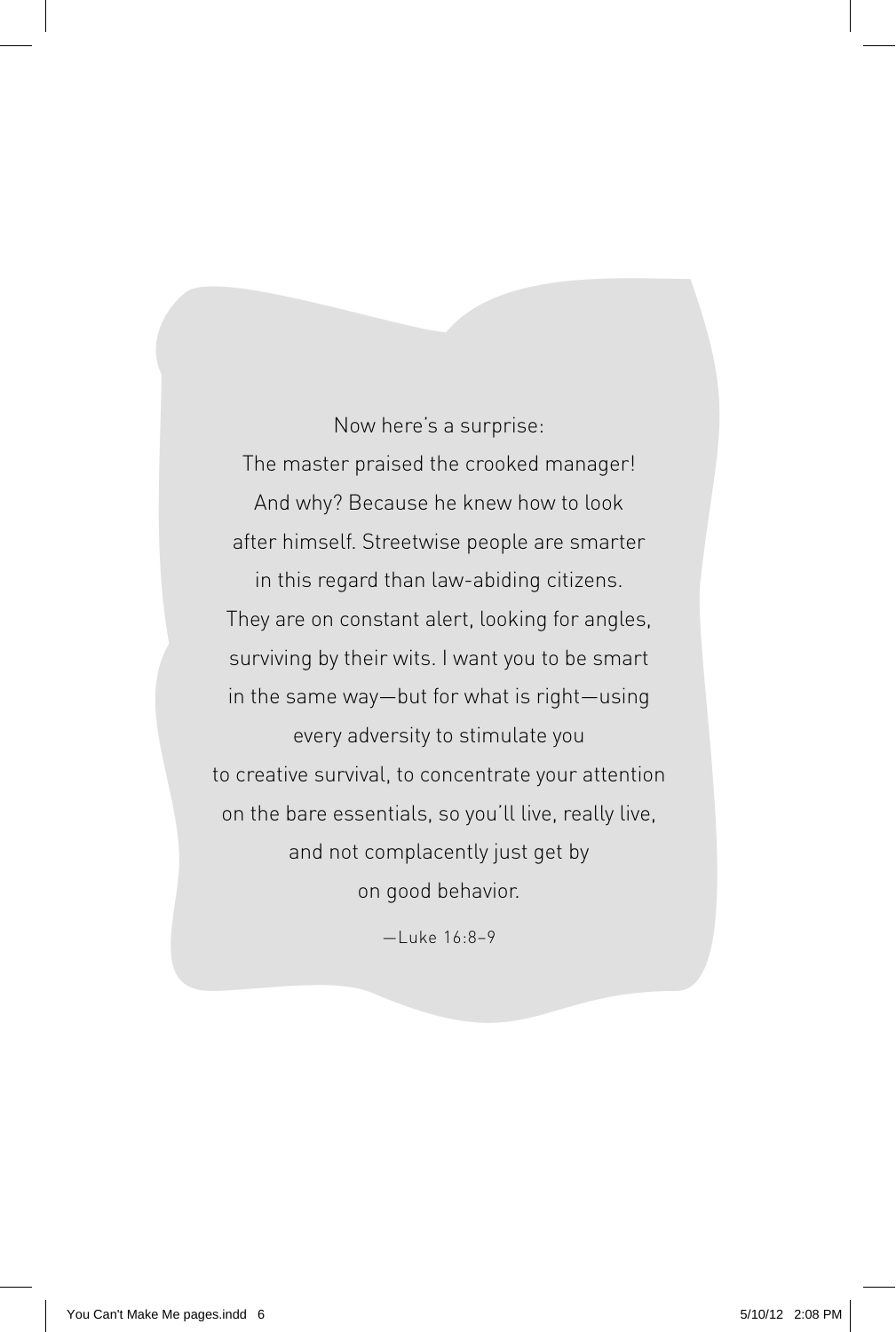## Who Qualifies as a Strong-Willed Child?

### *How Can You Be Sure It's Not Just Stubbornness?*

A grandmother came around the corner and found her grandchild sitting on the floor, leaning against the wall.

"What! Are you in time-out again?" she asked.

"Oh, Grandma, it's no big deal. I pretty much live here."

 $\rightarrow$   $\rightarrow$   $\rightarrow$ 

Richard loved football, but he didn't care much for studying. By his junior year in high school, his grades were so poor, there was no assurance he would even be able to graduate with his class. His parents, it seemed, had tried everything—threats, bribes, promises—to no avail. In desperation, Richard's father issued an ultimatum: "Richard, if you don't get those grades up immediately, you can't play football." And this boy who loved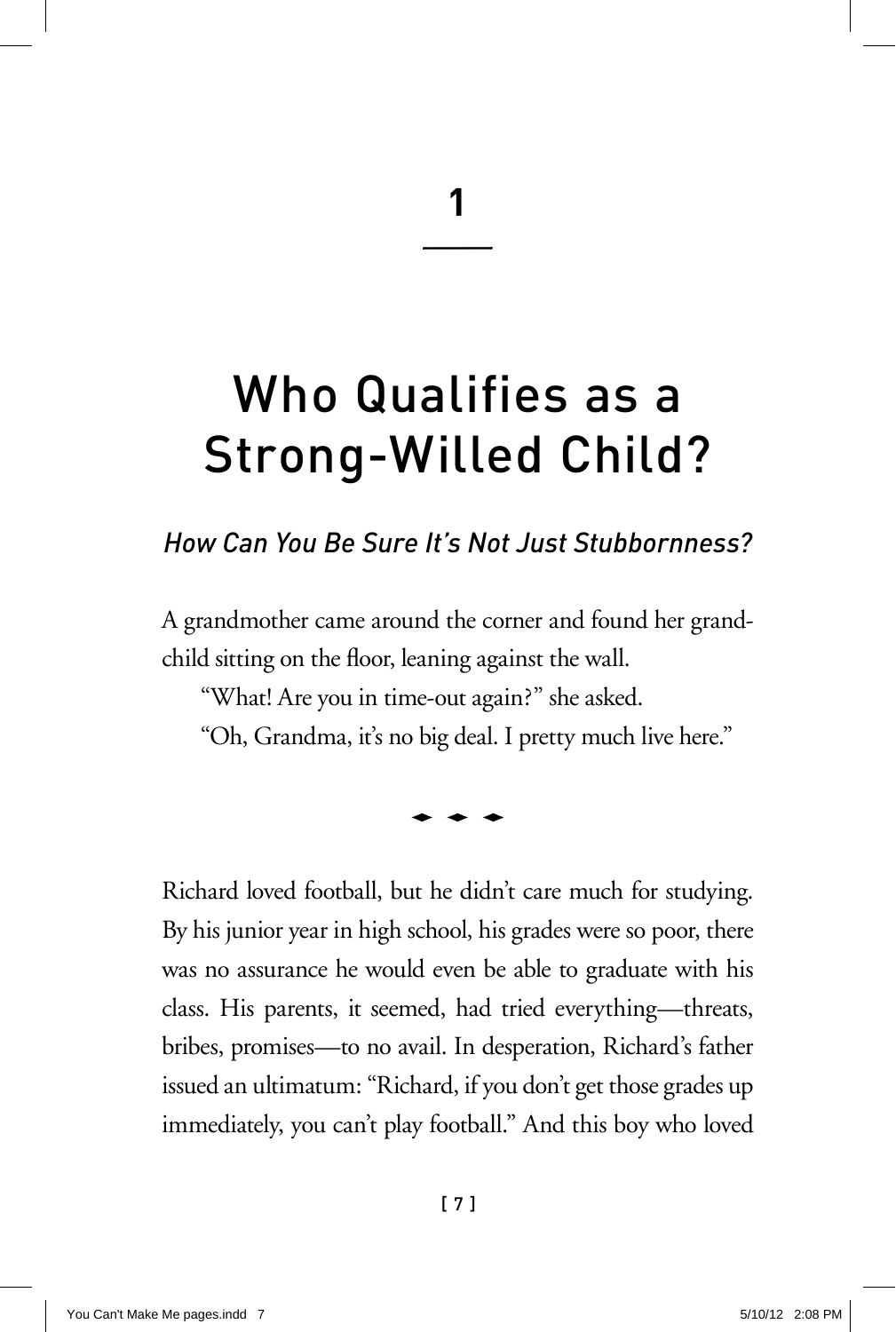football as much as life itself squared his shoulders, faced his dad, and quietly said, "Then forget football." And everyone lost. Richard lost what he cared about most, and his parents lost what they believed was their only leverage.

 $\rightarrow$  +  $\rightarrow$ 

Guests were about to leave and a mother wanted her three-yearold daughter to say good-bye. Strong willed as she was, the child refused. The mother said, "You don't have to say goodbye—just say *something.*"

With that the child waltzed into the room, held out her arms in a ballerina pose, and said, "Ta da!" then walked out of the room. She turned to her mother and said, "There, that should hold them for a while."

 $\rightarrow$  +  $\rightarrow$ 

"Angela!" Exasperation was evident in her mother's voice. "Angela, I said get over here *right this minute*!"

Standing in the aisle of the department store, I watched the face of this beautiful five-year-old suddenly darken into an angry scowl. "No!" she cried. "I want to go see the toys *now*!"

Her mother looked exhausted as she grabbed Angela's hand and began to drag her screaming daughter through the store.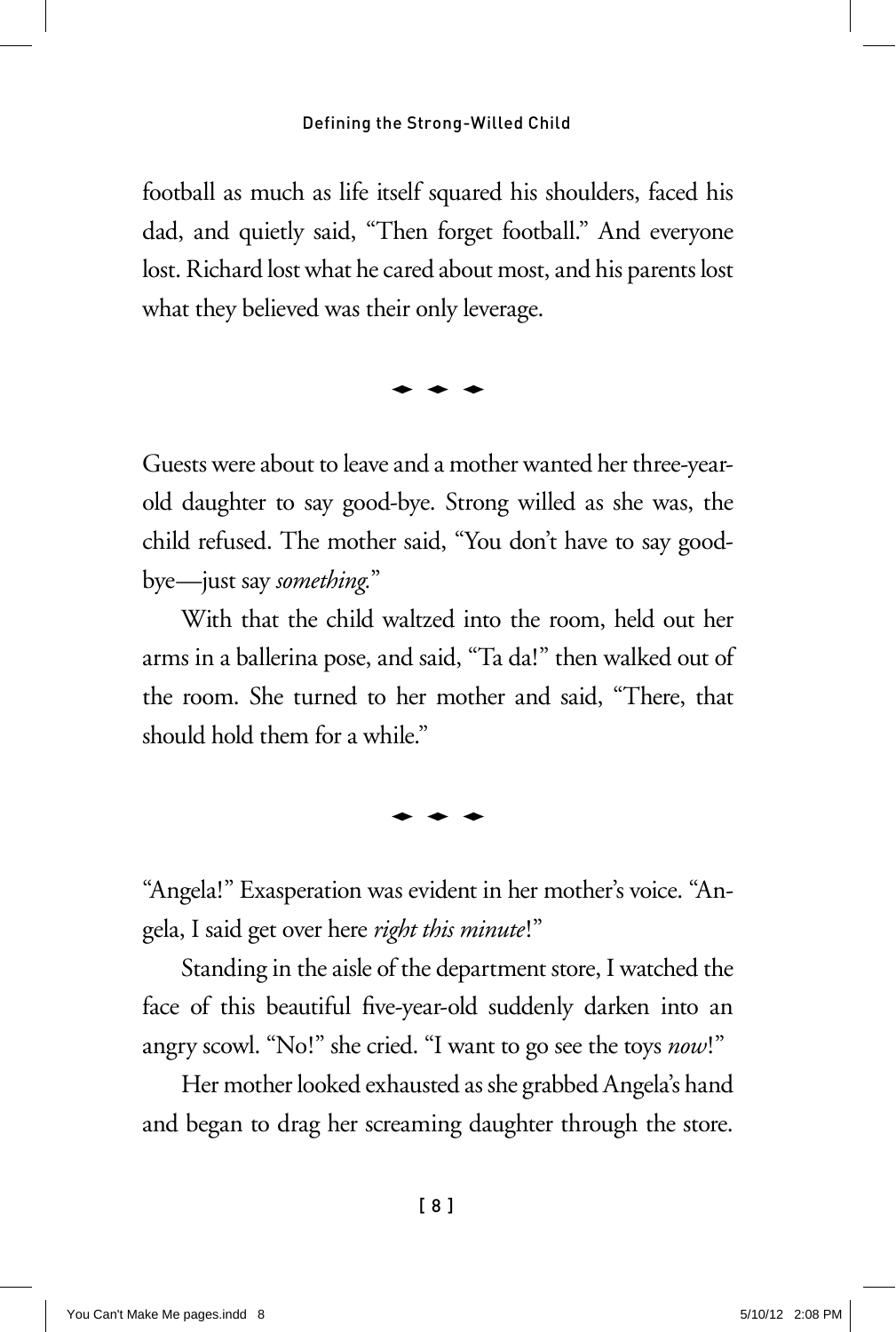As they passed me, the mother rolled her eyes and muttered, "Just another ordinary day."

 $\rightarrow$   $\rightarrow$   $\rightarrow$ 

If you are the parent of a strong-willed child (SWC), you've fought hundreds of battles like this with your own child probably before he turned two years old. You know how frustrating it can be to see your bright, loving, creative offspring instantly turn into a stubborn, immovable force. What did you do to deserve such defiance? How could your wonderful kid turn into such a monster?

#### **Is it disobedience or determination?**

You see them everywhere—these strong-willed kids. You may think they're just stubborn, defiant, difficult, and argumentative. But that's not actually the definition of "strong-willed" at all. Those words describe bad behaviors as a result of strong will that's taken a wrong turn. Strong will, in and of itself, is a very positive trait. A strong-willed person is not easily daunted or discouraged, holds firm convictions, and doesn't often accept defeat. A person using strong will in positive ways is fiercely loyal, determined to succeed, and often extraordinarily devoted to accomplishing goals.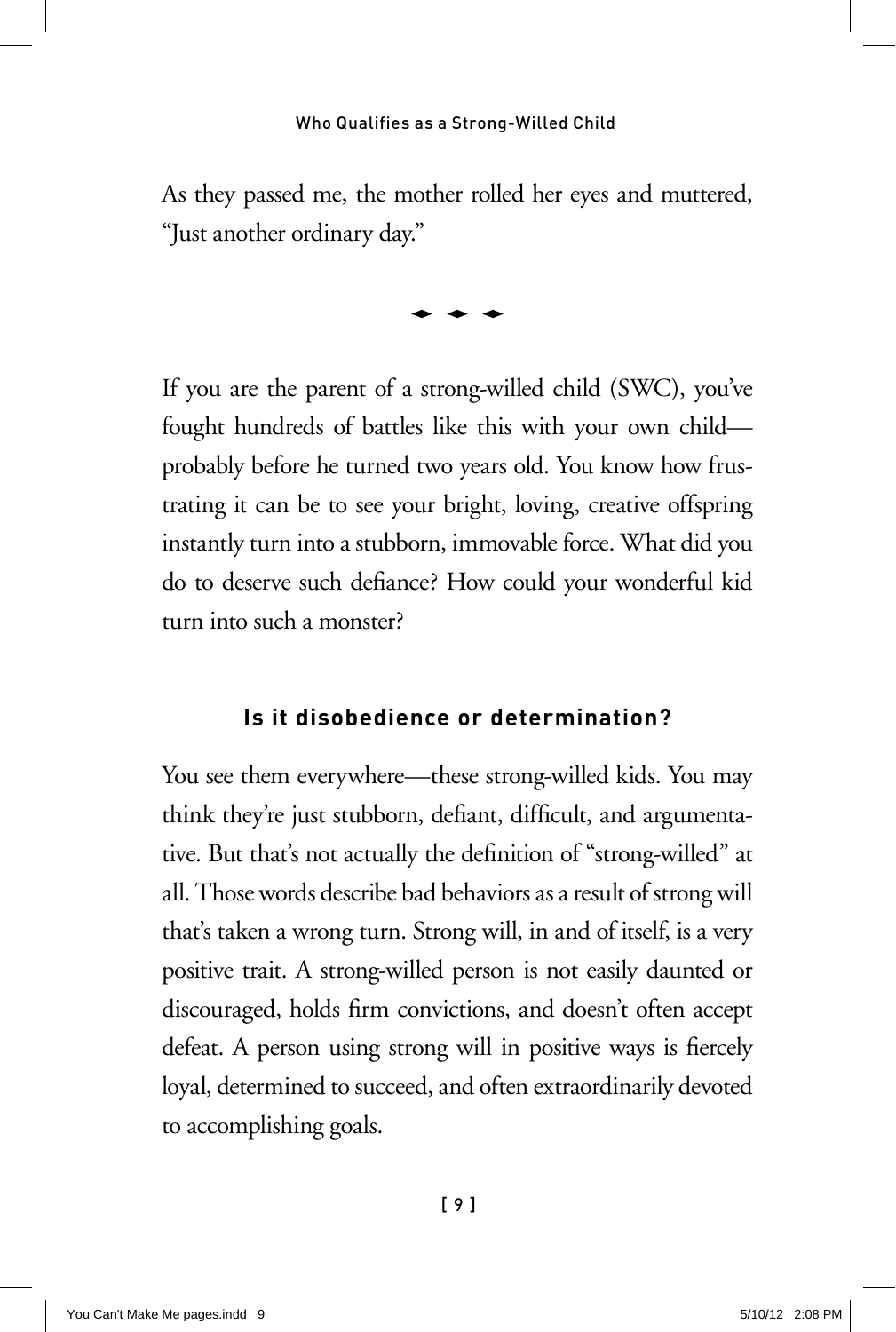So how do you know whether you truly have an inherently strong-willed child (SWC) or a child who is just temporarily defiant? After all, every individual comes into this world with a wonderfully complex and unique set of traits, characteristics, and temperaments. Research has also shown that we are prewired with certain tendencies when it comes to taking in and making sense of information. These preferences, or learning styles, determine how we learn, how we decide what's important, and how we communicate with the rest of the world.

It's not really surprising that two parents, who are probably pretty different from each other already, will have children who are an interesting mix of opposite styles. And if you have a strong-willed child, these differences can be magnified. As parents, we often believe our children should do things our way after all, we are living proof that our way works! But SWCs may have very strong convictions about doing things that make sense to them too.

As parents, we can often overlook the fact that our children have their own views of the world, and we may wear ourselves out trying to change their basic nature as we try to get them to do things that make sense to us. Parents rarely set out to deliberately frustrate their children. Believe it or not, children don't usually try to intentionally annoy their parents. But when two opposing styles meet, something has to give.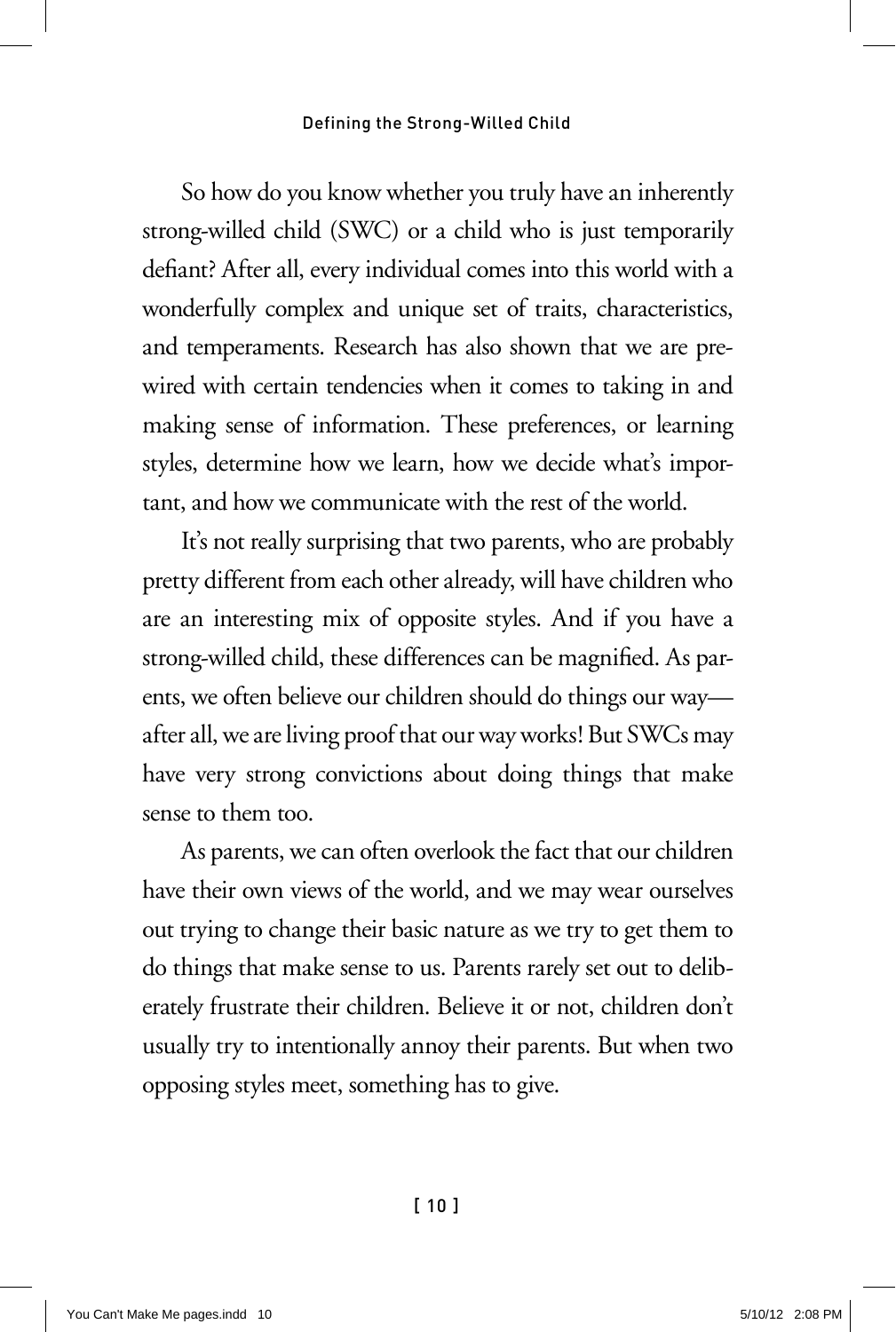A few years ago on a flight to Orlando, Florida, I sat next to a frustrated parent. Bob is a former fighter pilot for the United States Air Force. He was serving as an instructor as he prepared to retire early. I learned quickly that he had five kids and that two of them were driving him crazy. We laughed good-naturedly, and I began to tell him some of the principles I cover in my book *The Way They Learn.* As we talked about the different learning styles, he was intrigued.

"This is beginning to make sense," he claimed. He leaned closer and told me why he was so frustrated with two of his beloved children. "How tough can it be," he asked, "to remember to make a check mark in a little box on the chart posted on the refrigerator?" Before I could reply, he continued. "And don't those kids realize you don't brush your teeth before you put on your pajamas? You put on your pajamas first, then you brush your teeth."

I grinned at him. "Bob, how do you eat M&M'S?"

He replied without hesitation. "Oh, I always eat the primary colors first." He looked puzzled. "Why? How do you eat them?"

"Well, I just sort of pour them in my hand and pop them into my mouth."

"Oh no! Don't you realize that the Mars candy company has no specific formula for how many of each color go into each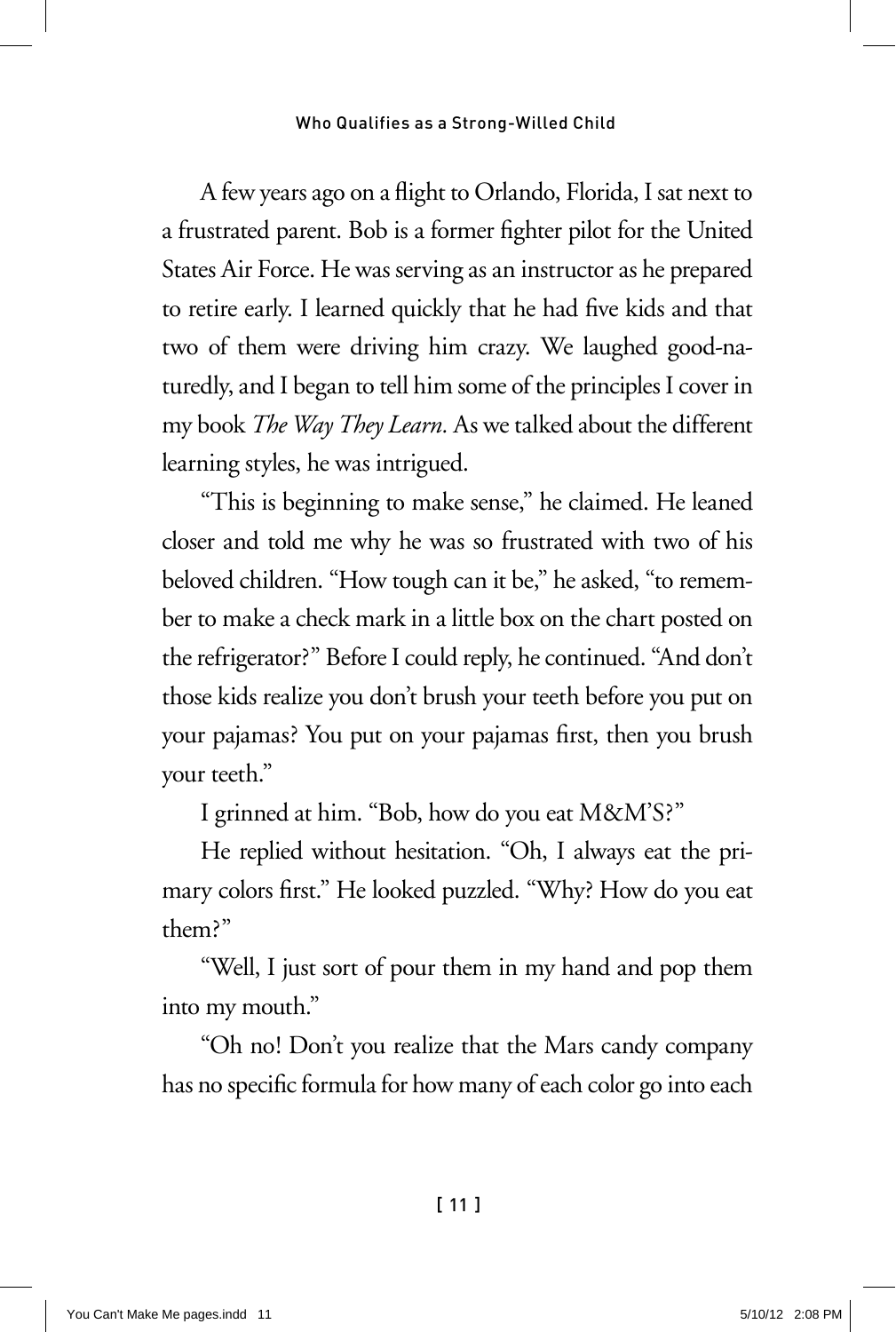individual bag? You can't just consume them randomly before you know what you've got!"

I laughed. In jest I said, "Bob, you are a sick man!"

He joined my laughter but suddenly looked thoughtful. "You know, I always thought my children were being disobedient if they didn't do everything my way. I've already figured out what works best and what methods are most efficient. I assumed that if they do it any other way it's just pure and simple insubordination!"

Bob and I spent the next couple hours discovering and celebrating the differences between him and his wife and each of their children. He was delighted to read through the learning styles charts and checklists, and he seemed relieved to learn some ways to motivate and inspire his own SWCs.

### **How strong willed are you or your child?**

Strong will, of course, comes in all styles. In over twenty-five years of teaching and working with learning styles full time, however, I have found that SWCs, whether children or adults, have several characteristics in common. Take a few minutes to read the following checklist and mark all the items that describe you personally. Then go through the list again for each of your children and measure the degree of strong will each child appears to possess.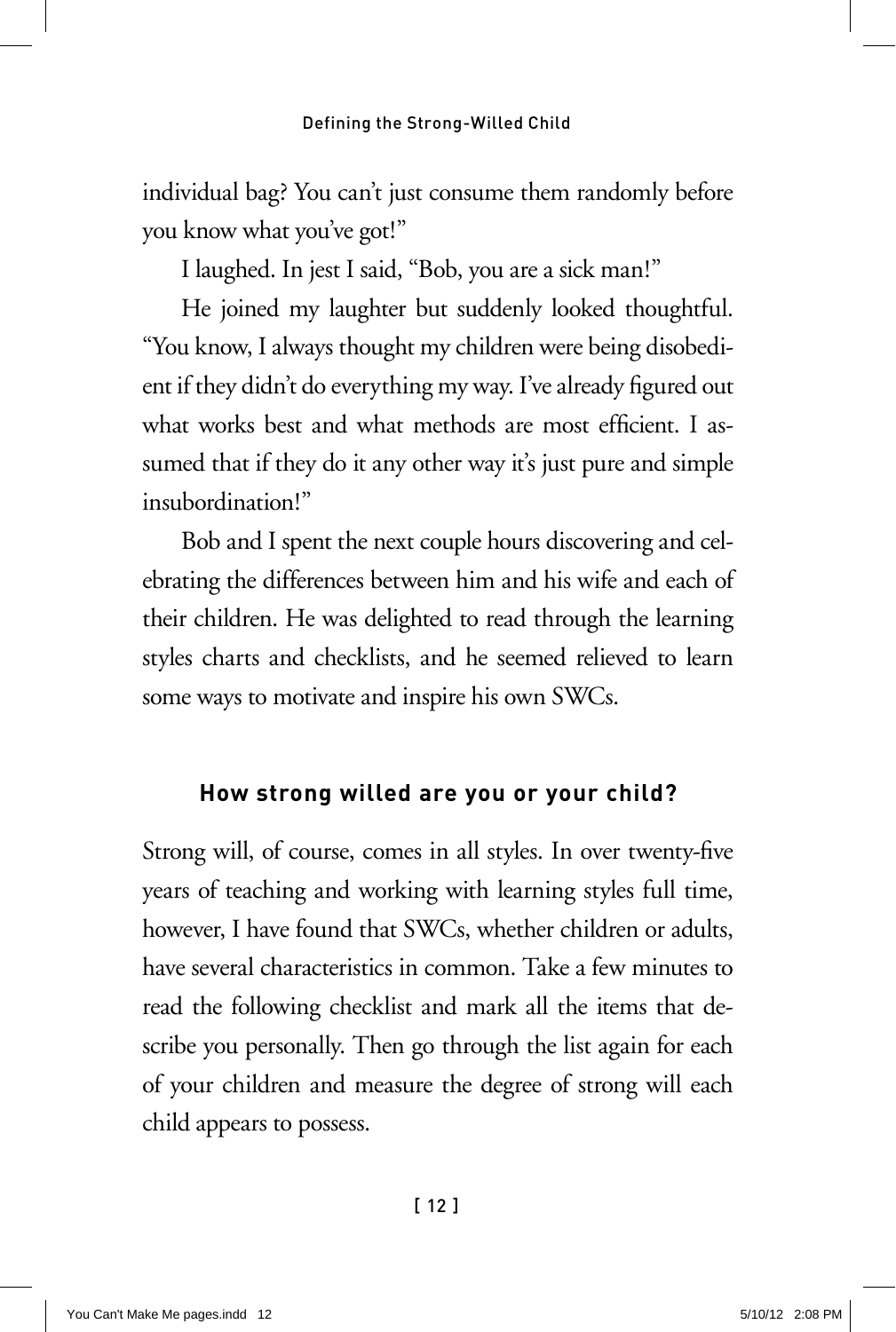### *Checking your SWC quotient*

Mark only those statements that are true *most* of the time for each member of the family: Checking your SWC quotient<br>Mark only those statements that are true *most* of the time for<br>each member of the family:

### The Strong-Willed Child (SWC)…

almost never accepts words like "impossible" or phrases like "it can't be done."

Parent Parent Child 1 Child 2

can move with lightning speed from being a warm, loving presence to being a cold, immovable force.

Parent Parent Child 1 Child 2

may argue the point into the ground, sometimes just to see how far into the ground the point will go.

Parent Parent Parent Child 1 Child 2

if bored, has been accused of actually creating a crisis rather than have a day go by without incident.

Parent \_\_\_\_\_\_ Parent \_\_\_\_\_\_ Child 1 \_\_\_\_\_ Child 2 \_\_\_\_\_

considers rules to be more like guidelines ("As long as I'm abiding by the 'spirit of the law,' why are you being so picky?").

Parent Parent Child 1 Child 2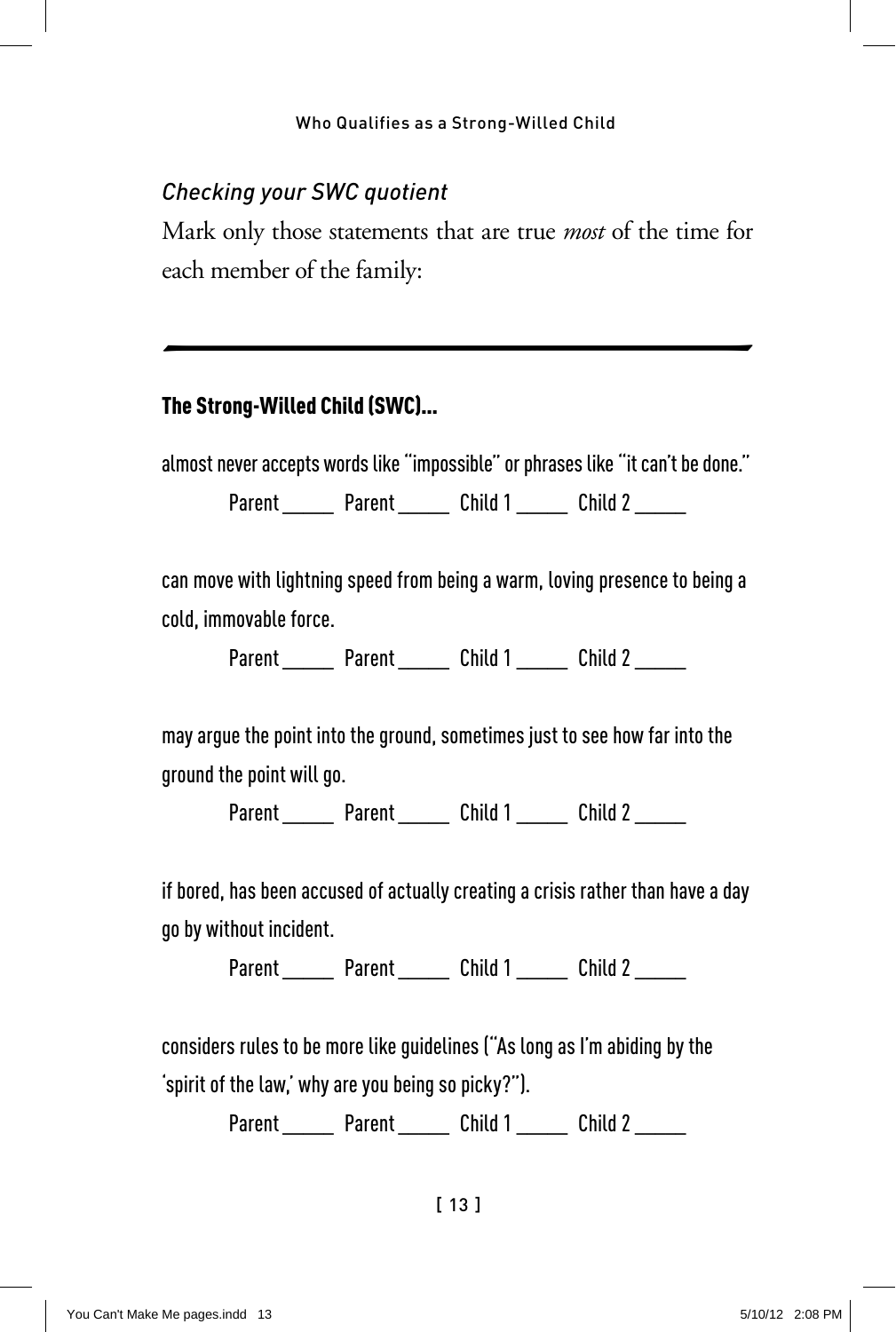shows great creativity and resourcefulness—seems to always find a way to accomplish a goal.

Parent Parent Child 1 Child 2

can turn what seems to be the smallest issue into a grand crusade or a raging controversy.

Parent Parent Child 1 Child 2

doesn't usually do things just because "you're supposed to"—it needs to matter personally.

Parent Parent Child 1 Child 2

often refuses to obey unconditionally—usually wants to negotiate a few terms before complying.

Parent Parent Child 1 Child 2

is not afraid to try the unknown—to conquer the unfamiliar (although each SWC chooses his own risks, they all seem to possess the confidence to try new things).

Parent Parent Child 1 Child 2

can take what was meant to be the simplest request and interpret it as an offensive ultimatum.

Parent Parent Child 1 Child 2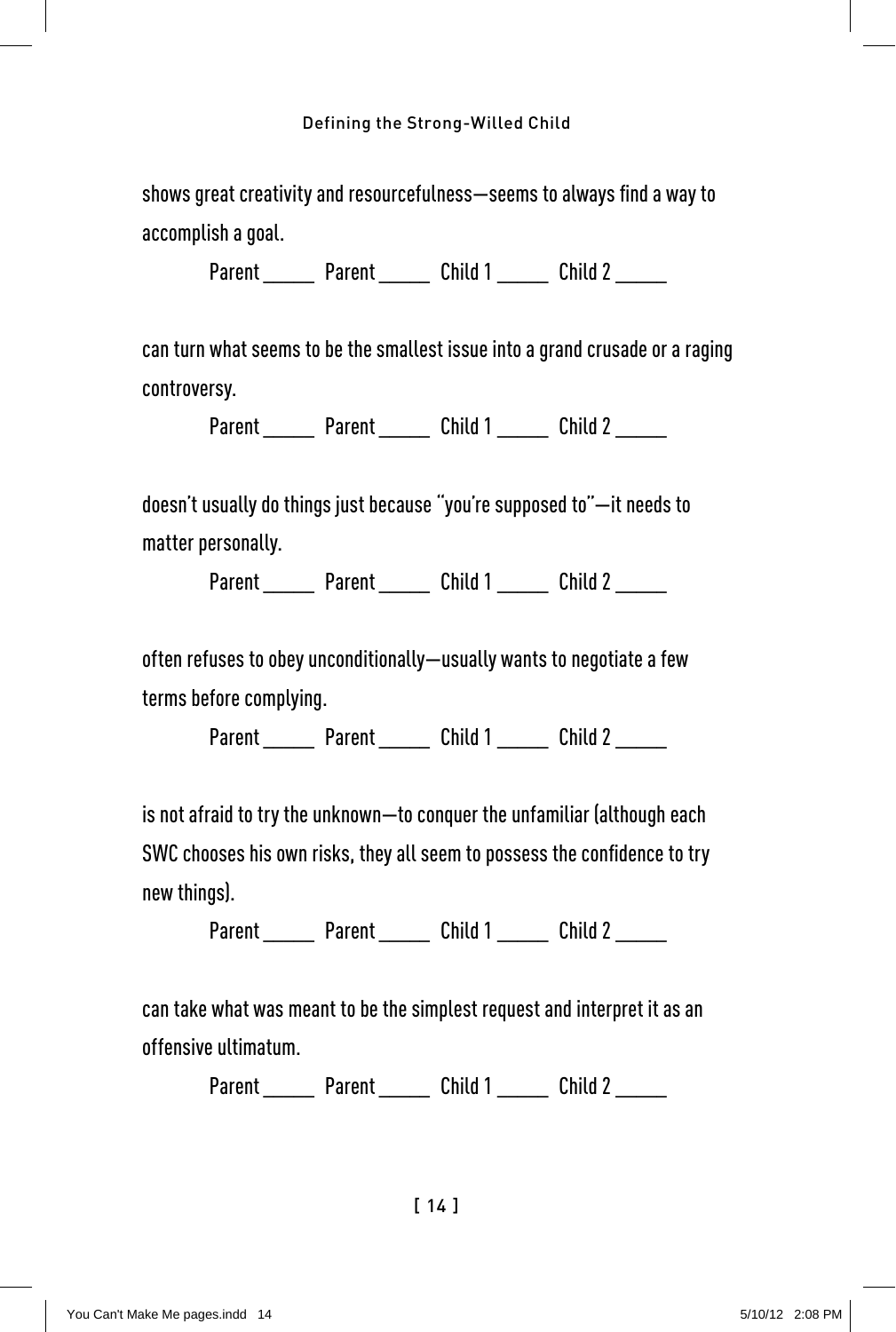may not actually say the exact words to apologize, but almost always makes<br>
things right.<br>
Parent Parent Child 1 Child 2 things right.

Parent Parent Child 1 Child 2

#### *Your score: How much strong will do you have?*

- 0–3 You've got it, but you don't use it much.
- 4–7 You use it when you need to, but not on a daily basis.
- 8–10 You've got a very healthy dose of it, but you can back off when you want to.
- 11–12 You don't leave home without it—and it's almost impossible not to use it.

#### **It takes one to know one!**

I've talked to thousands of SWCs over the past several years, including hundreds of prodigal sons and daughters, and they have given me a wealth of information to share with you. Their answers are consistent, and their insights are valuable.

I've also lived my life seeing firsthand how the mind of the SWC works—from the inside out. I was never what you would call a rebellious or defiant child. I grew up the daughter of a conservative, evangelical preacher, and I never rebelled against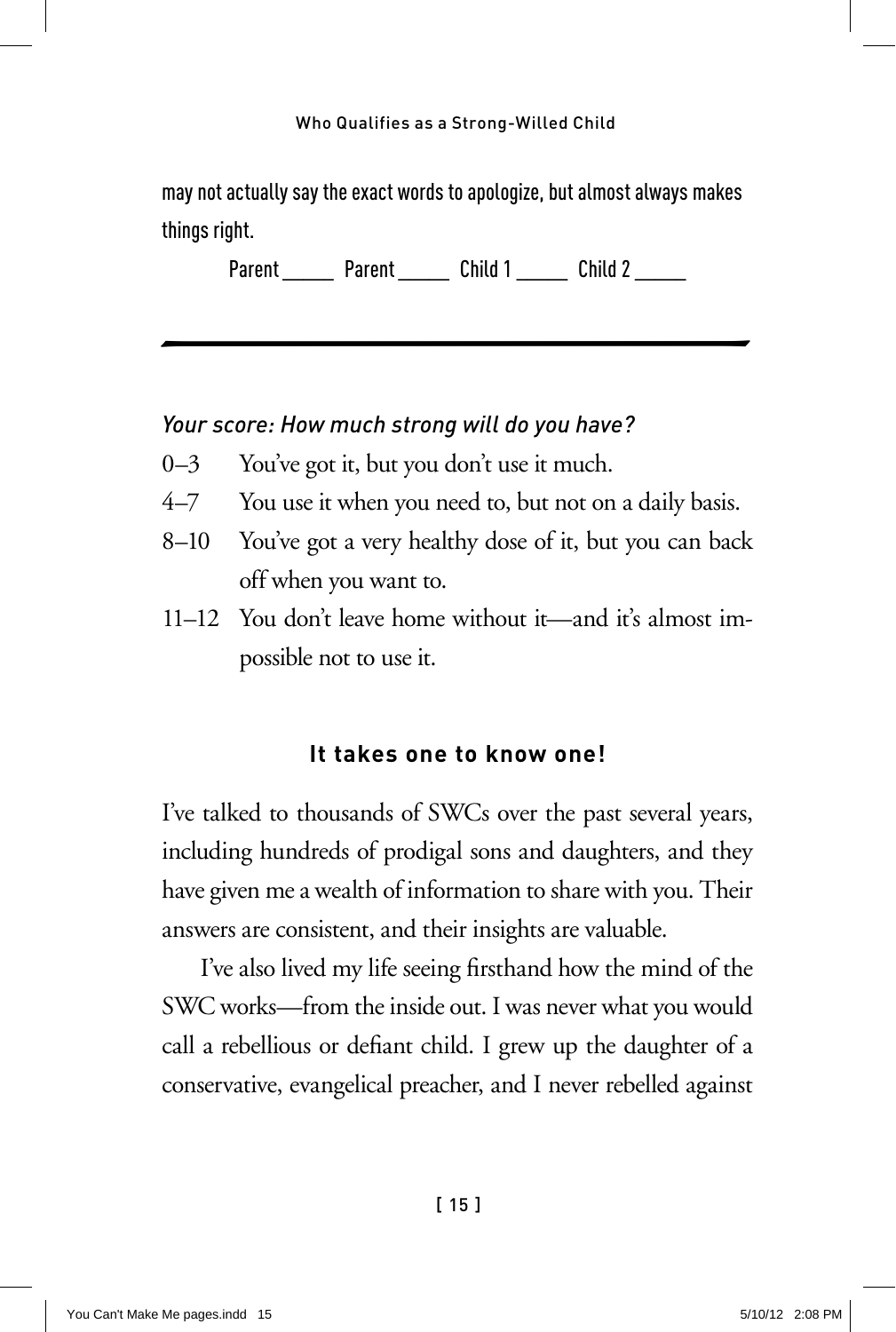my dad or caused him to feel ashamed of me. I was not a particularly loud or obnoxious child. I didn't talk back to teachers. In fact, you couldn't have traced half the trouble I caused back to me! Outwardly, I was quiet and compliant and basically easy to get along with.

But whenever I'm backed into a corner and told, "Do it… or else," I simply choose "else." I may not be confrontational or loud, but I know there is nothing I really *have* to do—except die, which I'm willing to do. And since I'm willing to die and you're not, I win. (Okay, I'm dead, but I win.) As you can imagine, this mind-set has always presented a unique challenge to my parents and others in authority over me. My mother tells me that as early as eighteen months I had already figured out no one could really *make* me do anything. She tried to insist I eat all the food that was placed before me. As soon as I figured out she was going to have me sit there until the food was gone, I simply dumped the remaining contents of the bowl on top of my head. It became a contest each meal to see if Mom could figure out which bite was my last one before the bowl was dumped and she had a mess to clean up. It didn't take long for her to decide the battle wasn't worth it!

My sister came along five years after I did, and she was nothing like me. Since it probably took my parents that long to work up the courage to have another child, I think they were relieved to find that Sandee was compliant and pleasant na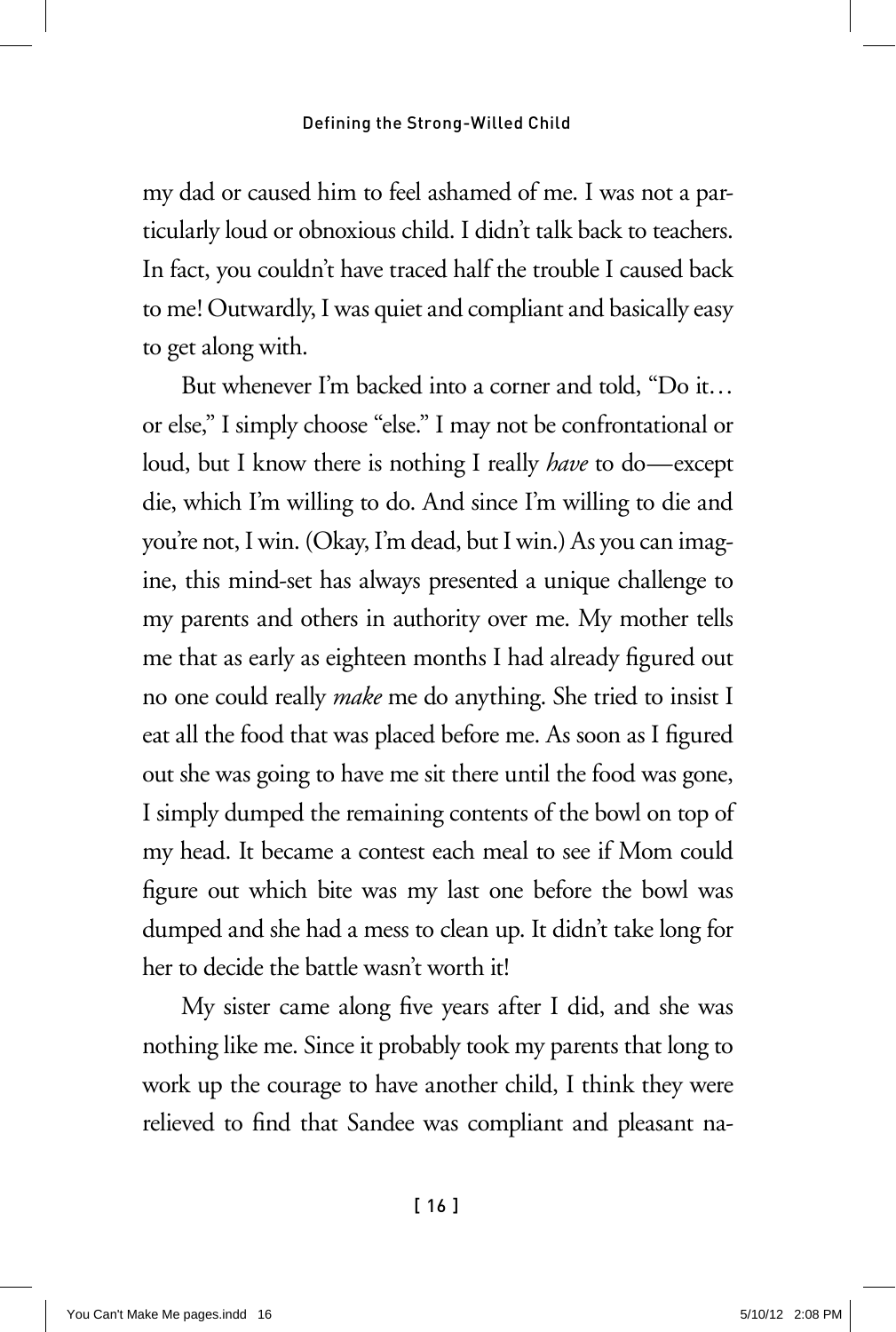tured. As the oldest, I used my position and strong-willed nature to both delight and traumatize my sister. I was definitely in charge, and Sandee followed my lead. Sometimes perceived as the bully or the dictator as well as the role model and encourager, I enjoyed having my sister recognize and appreciate my strengths.

Although my mother was convinced that even as adults we would never be able to do anything but fight with each other, Sandee and I are very close and enjoy a wonderful relationship. People often ask her if she grew up resenting me because I was such an SWC. She sweetly smiles and claims it was actually a blessing. "You see," she explains, "I loved it. Since Cindy was always the one with the dangerous or adventurous ideas, I was never the one to get in trouble. I would just say it wasn't my idea, wasn't my fault—and Mom knew I was telling the truth."

Even though I'm an SWC, I believe my best credential for speaking out on behalf of all SWCs is that I'm the parent of a strong-willed son. (My mother denies she prayed this would happen so I would know what it was like!) My son Mike was a typical SWC. One moment he was loving and thoughtful, the next he was relentlessly terrorizing his brother or mouthing off to his dad.

I've been forced to live what I teach every day. I'm not giving you advice from a quiet corner. I know firsthand that having an SWC can seem like both the best and the worst thing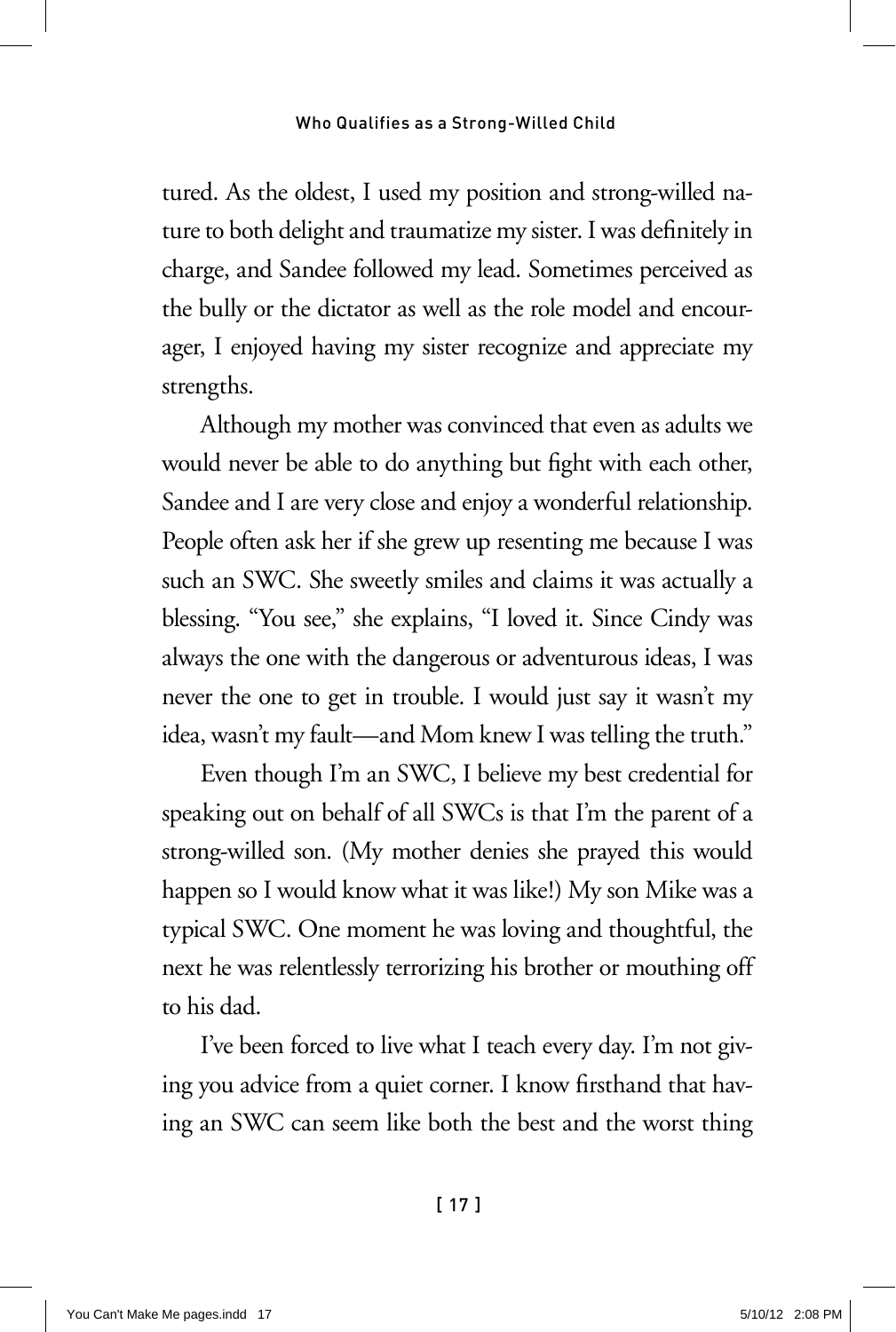that can happen to you. My SWC, Mike, is strong and intelligent and determined. He can ruthlessly drive himself to master a task or achieve a goal. And yet, the strength of his will puts him at risk for bad behavior when obstacles stand in the way of his plans or when someone like his twin brother, Robert, is not his normally compliant self. Mike can quickly change from a focused analytic to a frustrated, impatient person, loudly demanding his way. At times like this, I used to hear him screaming at his brother: "You're *fired,* Robert! You're not my brother anymore!" Of course, if Robert called his bluff and walked away, Mike was quick to call him back—immediately suggesting at least a slight compromise.

### **An opportunity with great potential**

If any of this sounds familiar, you've come to the right place! I'm about to offer you more hope and encouragement about your relationship with your SWC than you may have thought possible. I realize we SWCs can drive you crazy. We know how to push the buttons that can reduce you to rage in a matter of seconds. We seem constantly to choose to do things the hard way. School and other traditional functions may leave us bored, frustrated, and restless.

But if you're the parent of one of these wild and wonderful children, you've been given the opportunity to love, nurture,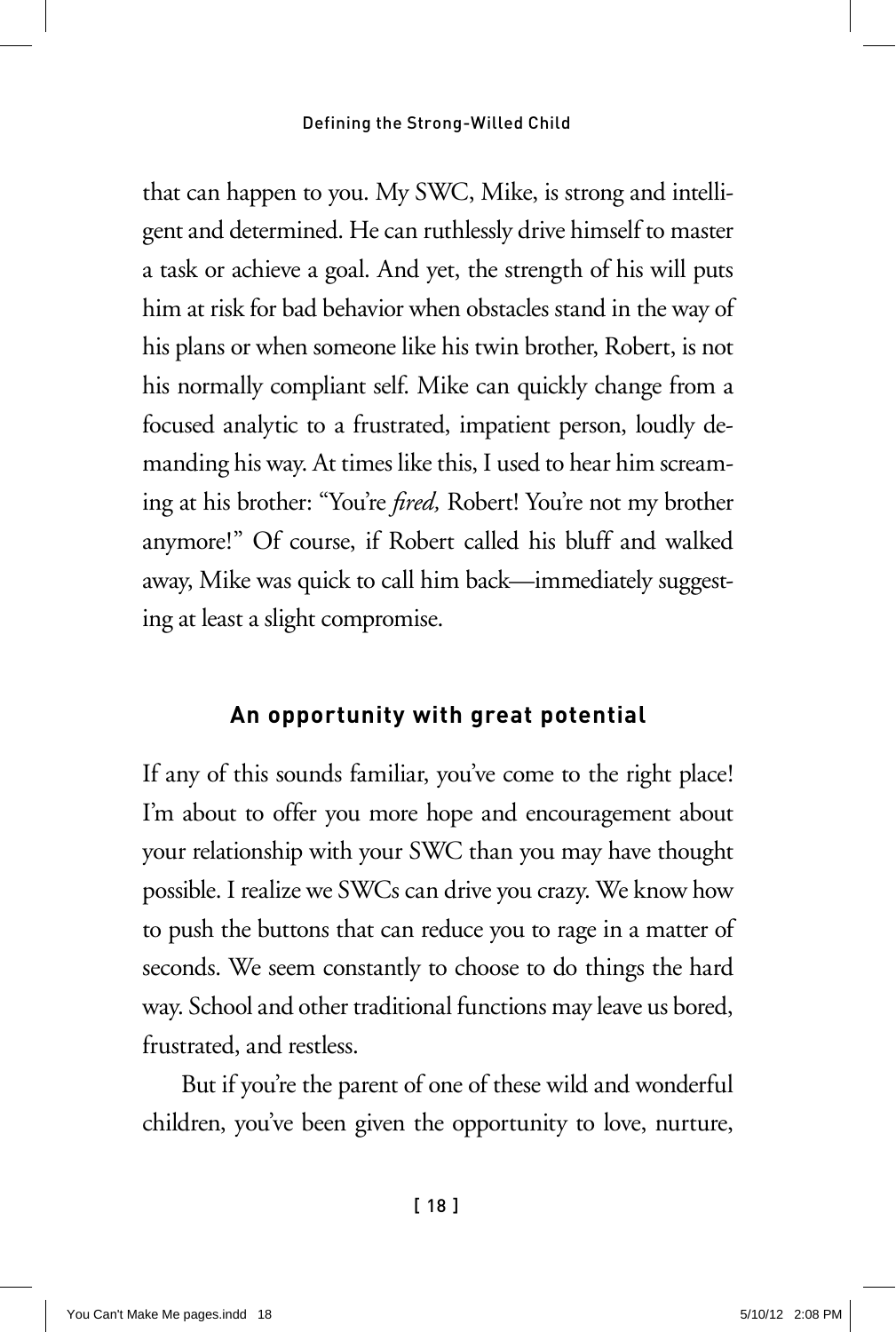and guide an individual who has great potential. Although you may have been led to believe that strong will simply denotes defiance, aggressiveness, and rebellion, steely determination does not have to be a negative trait! When you know how to bring out the best in your fiercely independent gift from God, you'll find incredible strength and possibilities in both of you without sacrificing any bottom-line accountability.

Many parents automatically assume that having a strongwilled child is a bad thing. While it can be challenging, by the time you finish reading this book, the chances are very good you will actually be excited you have such a child. It is a great gift to have a child with firm convictions, a high spirit, and a sense of adventure. Why not direct that wonderful and mysterious energy into the right channels, and use that marvelous determination to achieve positive results?

I often remind parents of SWCs that their children may change the world—after all, it's not likely that the world is going to change them! I also tell them that whatever seems to irritate them most about their SWC now is almost certain to be one of their SWC's greatest strengths and keys to success as an adult. You no doubt have a budding young artist, attorney, preacher, salesman, or other future persuasive professional right there in your home—exercising her powers of influence on you. After all, who else can she practice on? Who else do you really *want* her to practice on? Your SWC may be God's instrument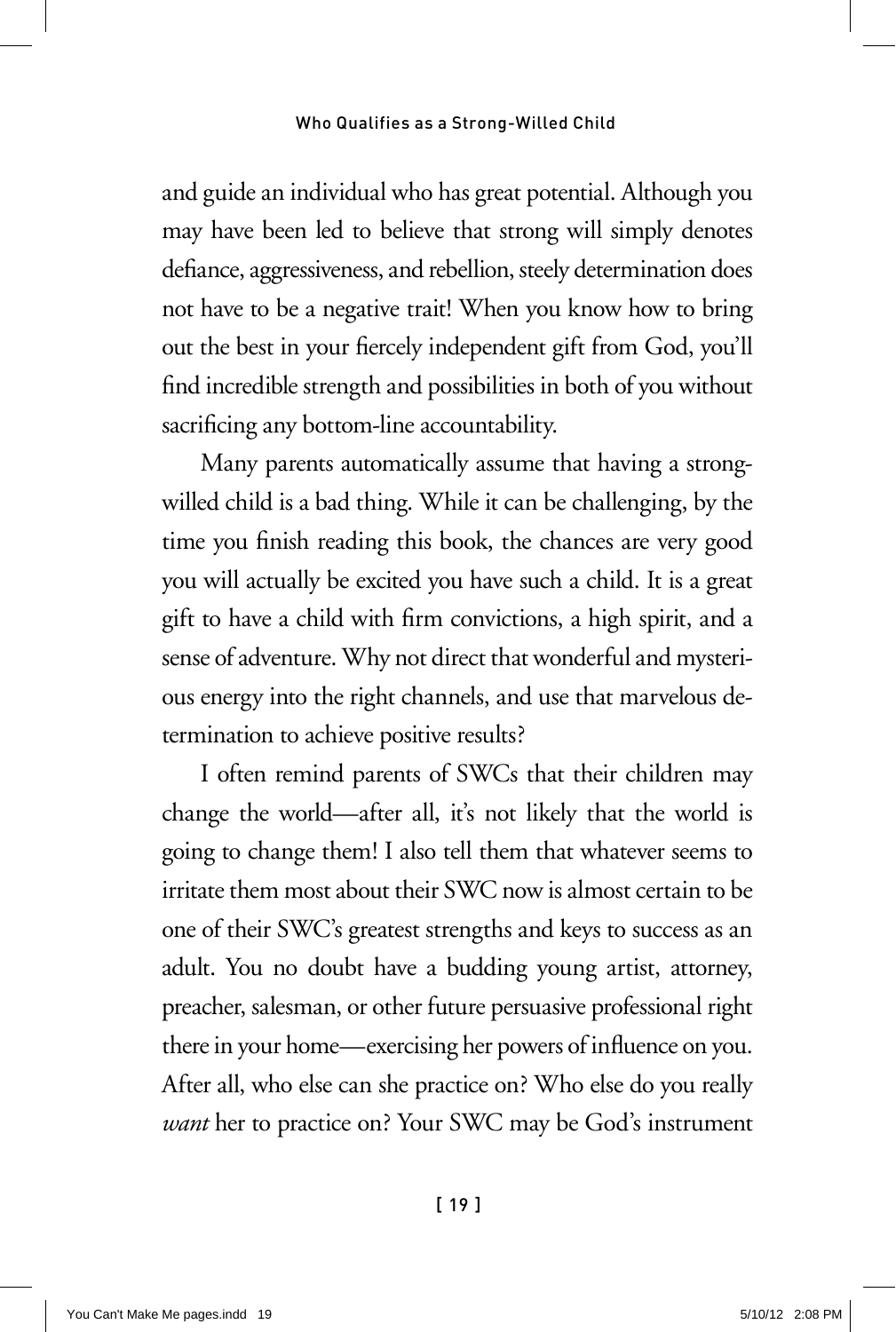for making the world a better place. Think about some of the great leaders and innovators in our past—Thomas Jefferson, Marie Curie, Albert Einstein, Joan of Arc, Thomas Edison, and others. Each of these people held up under adversity, stood up for his or her convictions, and persisted against all odds. They refused to believe their dreams were impossible.

Of course, SWCs often travel a rocky road on the way to their success, and parents will certainly have an abundance of opportunities to develop patience and creative discipline techniques. You will be stretched and challenged beyond what you thought were your limits. But ultimately you can be rewarded with an SWC who loves God, who loves you, and who leaves your home with the ability to be a successful adult.

This book can place in your hands a priceless treasure—the gift of understanding your strong-willed child. I'll give you a glimpse into the mind of an SWC so you can begin to see how it works. I'll offer you practical strategies for how to motivate and inspire your SWC rather than simply to engage in power struggles and pointless battles. I'll give you guidelines to help you determine whether you need to do something drastic. What you are about to read and think about can—if you choose to act on it—heal your relationship with your SWC, bring peace to an argumentative family, and help you discover some wonderful things about yourself in the process.